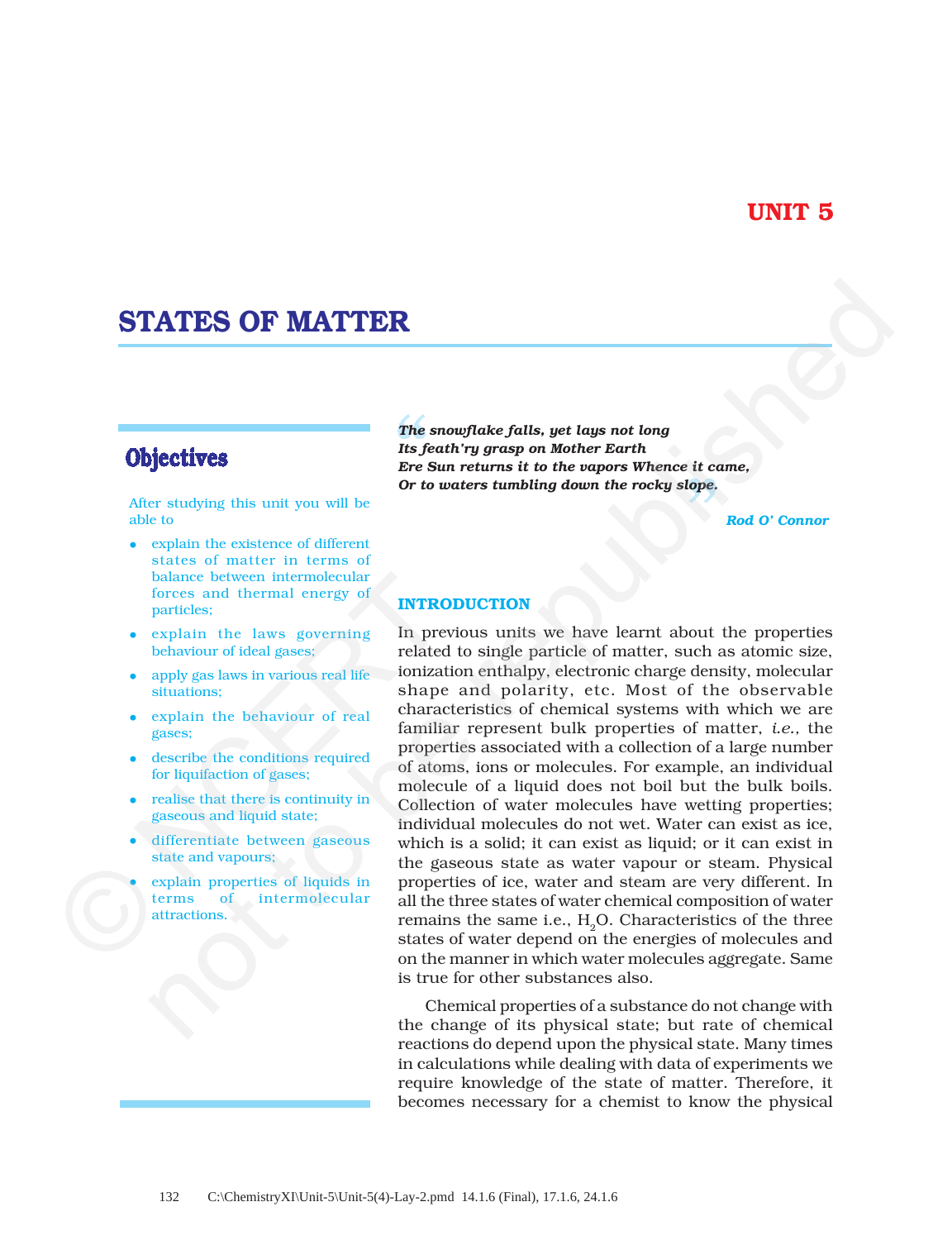laws which govern the behaviour of matter in different states. In this unit, we will learn more about these three physical states of matter particularly liquid and gaseous states. To begin with, it is necessary to understand the nature of intermolecular forces, molecular interactions and effect of thermal energy on the motion of particles because a balance between these determines the state of a substance.

#### **5.1 INTERMOLECULAR FORCES**

**Intermolecular forces** are the forces of attraction and repulsion between interacting particles (atoms and molecules). This term does not include the electrostatic forces that exist between the two oppositely charged ions and the forces that hold atoms of a molecule together i.e., covalent bonds.

Attractive intermolecular forces are known as **van der Waals forces**, in honour of Dutch scientist Johannes van der Waals (1837- 1923), who explained the deviation of real gases from the ideal behaviour through these forces. We will learn about this later in this unit. van der Waals forces vary considerably in magnitude and include dispersion forces or London forces, dipole-dipole forces, and dipole-induced dipole forces. A particularly strong type of dipole-dipole interaction is hydrogen bonding. **Only a few elements can participate in hydrogen bond formation, therefore it is treated as a separate category.** We have already learnt about this interaction in Unit 4. Scientist Jonaines van der waats (163<br>1923), who explained the deviation of re<br>gases from the ideal behaviour through the<br>forces. We will learn about this later in th<br>unit. van der Waals forces vary considerat<br>in magnitude

At this point, it is important to note that attractive forces between an ion and a dipole are known as ion-dipole forces and these are not van der Waals forces. We will now learn about different types of van der Waals forces.

#### **5.1.1 Dispersion Forces or London Forces**

Atoms and nonpolar molecules are electrically symmetrical and have no dipole moment because their electronic charge cloud is symmetrically distributed. But a dipole may develop momentarily even in such atoms and molecules. This can be understood as follows. Suppose we have two atoms 'A' and 'B' in the close vicinity of each other (Fig. 5.1a). It may

so happen that momentarily electronic charge distribution in one of the atoms, say 'A', becomes unsymmetrical *i.e.,* the charge cloud is more on one side than the other (Fig. 5.1 b and c). This results in the development of instantaneous dipole on the atom 'A' for a very short time. This instantaneous or transient dipole distorts the electron density of the other atom 'B', which is close to it and as a consequence a dipole is induced in the atom 'B'.

The temporary dipoles of atom 'A' and 'B' attract each other. Similarly temporary dipoles are induced in molecules also. This force of attraction was first proposed by the German physicist Fritz London, and for this reason force of attraction between two temporary



*Fig. 5.1 Dispersion forces or London forces between atoms.*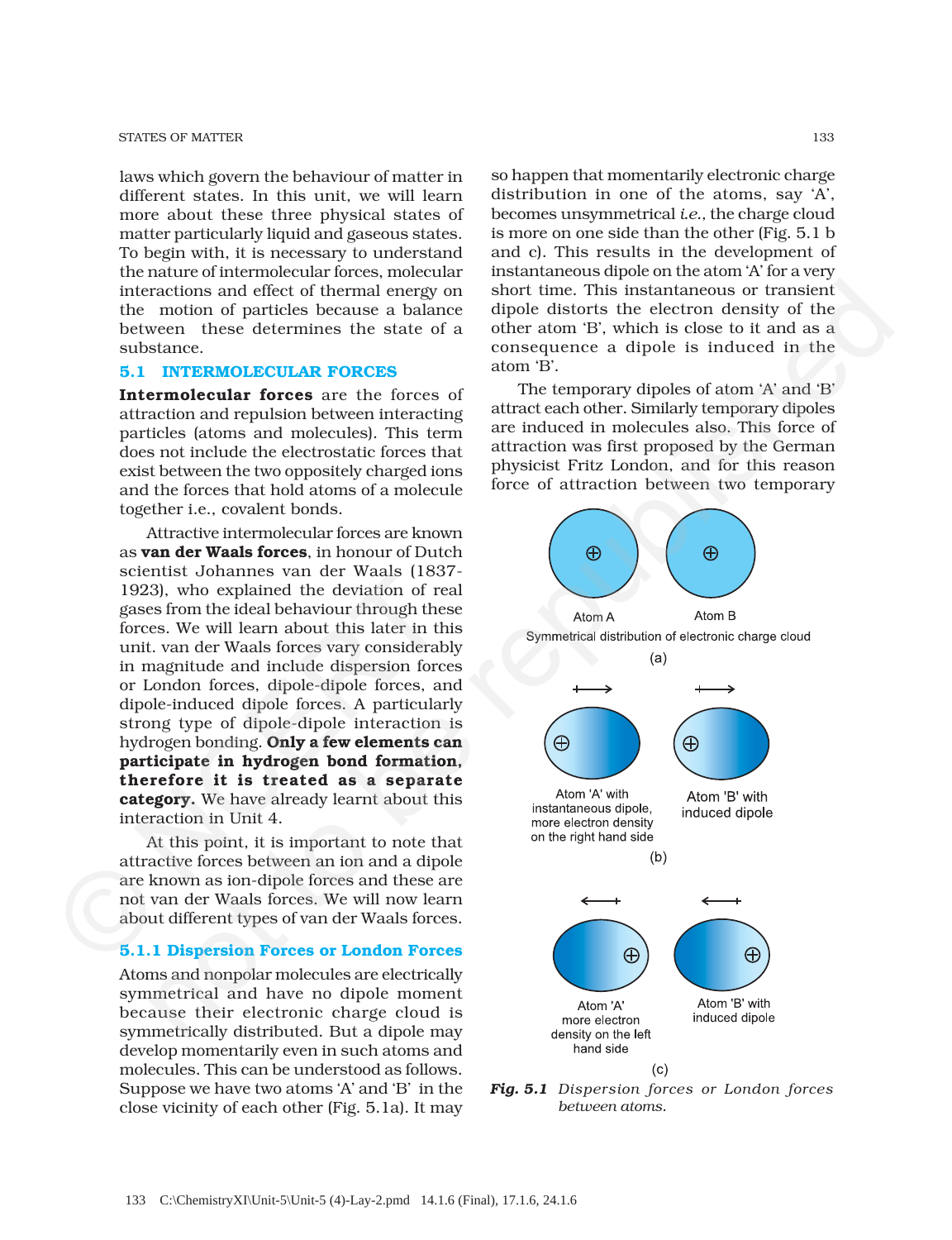dipoles is known as **London force**. Another name for this force is **dispersion force**. These forces are always attractive and interaction energy is inversely proportional to the sixth power of the distance between two interacting particles (i.e.,  $1/r^6$  where *r* is the distance between two particles). These forces are important only at short distances (~500 pm) and their magnitude depends on the polarisability of the particle.

# **5.1.2 Dipole - Dipole Forces**

Dipole-dipole forces act between the molecules possessing permanent dipole. Ends of the dipoles possess "partial charges" and these charges are shown by Greek letter *delta* (δ). Partial charges are always less than the unit electronic charge (1.610–19 C). The polar molecules interact with neighbouring molecules. Fig 5.2 (a) shows electron cloud distribution in the dipole of hydrogen chloride and Fig. 5.2 (b) shows dipole-dipole interaction between two HCl molecules. This interaction is stronger than the London forces but is weaker than ion-ion interaction because only partial charges are involved. The attractive force decreases with the increase of distance between the dipoles. As in the above case here also, the interaction energy is inversely proportional to distance between polar molecules. Dipole-dipole interaction energy between stationary polar molecules (as in solids) is proportional to  $1/r^3$  and that between rotating polar molecules is and Fig. 5.2 (b) shows dipole-dipole interaction<br>between two HCI molecules. This interaction<br>between two HCI molecules. This interaction<br>is stronger than the London forces but<br>weaker than ion-ion interaction because on<br>pa vector in the proposes of the magnitude of the magnitude of the magnitude of the republished interests of the propose of the propose interest in the propose of the pair and the pair and the pair and the pair and the pair



*Fig. 5.2 (a) Distribution of electron cloud in HCl – a polar molecule, (b) Dipole-dipole interaction between two HCl molecules*

134 CHEMISTRY

proportional to  $1/r^6$ , where *r* is the distance between polar molecules. Besides dipoledipole interaction, polar molecules can interact by London forces also. Thus cumulative effect is that the total of intermolecular forces in polar molecules increase.

# **5.1.3 Dipole–Induced Dipole Forces**

This type of attractive forces operate between the polar molecules having permanent dipole and the molecules lacking permanent dipole. Permanent dipole of the polar molecule induces dipole on the electrically neutral molecule by deforming its electronic cloud (Fig. 5.3). Thus an induced dipole is developed in the other molecule. In this case also interaction energy is proportional to  $1/r^6$ where *r* is the distance between two molecules. Induced dipole moment depends upon the dipole moment present in the permanent dipole and the polarisability of the electrically neutral molecule. We have already learnt in Unit 4 that molecules of larger size can be easily polarized. High polarisability increases the strength of attractive interactions.



*Fig. 5.3 Dipole - induced dipole interaction between permanent dipole and induced dipole*

In this case also cumulative effect of dispersion forces and dipole-induced dipole interactions exists.

#### **5.1.4 Hydrogen bond**

As already mentioned in section (5.1); this is special case of dipole-dipole interaction. We have already learnt about this in Unit 4. This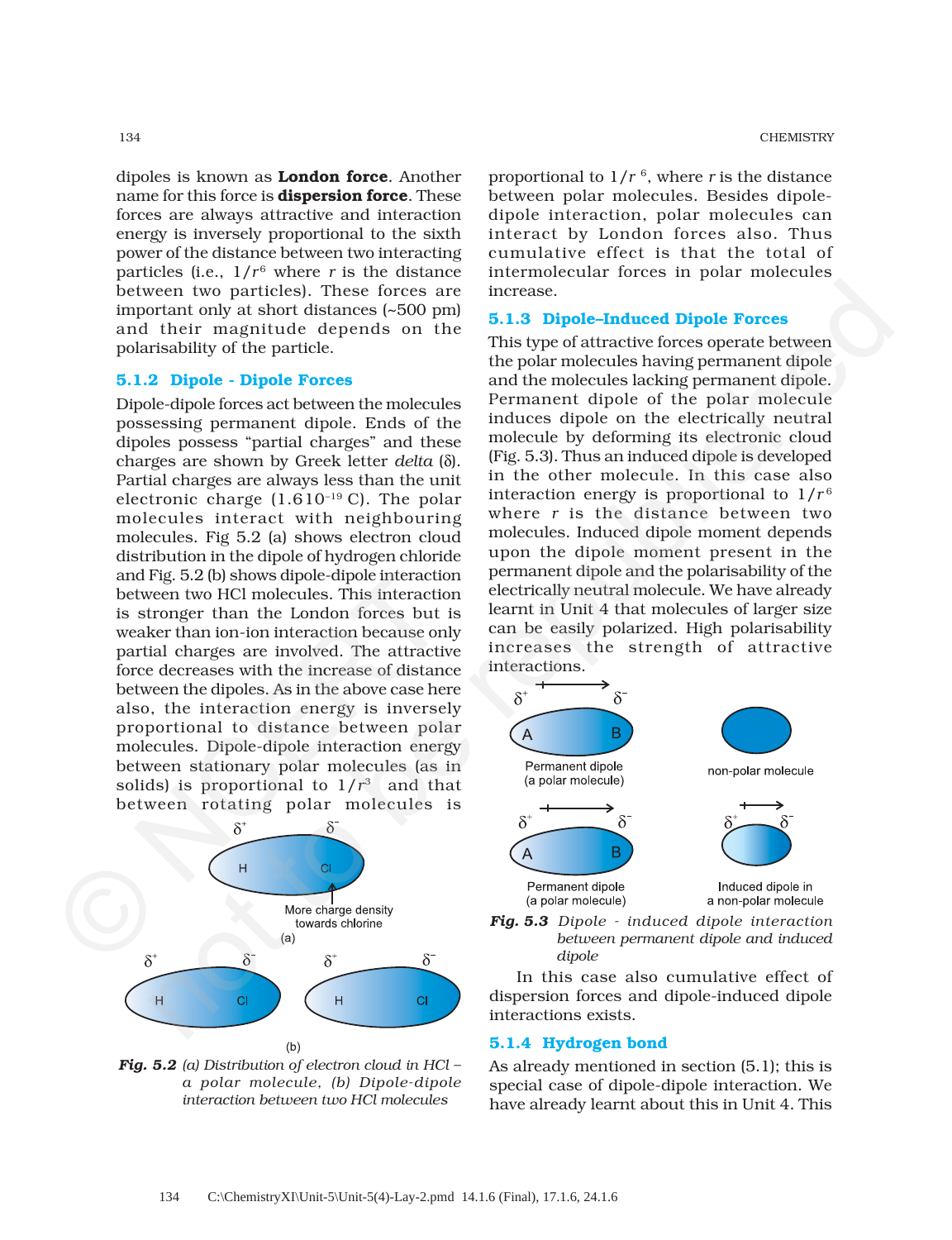is found in the molecules in which highly polar N–H, O–H or H–F bonds are present. Although hydrogen bonding is regarded as being limited to N, O and F; but species such as  $\overline{CI}$  may also participate in hydrogen bonding. Energy of hydrogen bond varies between 10 to 100 kJ mol–1. This is quite a significant amount of energy; therefore, hydrogen bonds are powerful force in determining the structure and properties of many compounds, for example proteins and nucleic acids. Strength of the hydrogen bond is determined by the coulombic interaction between the lone-pair electrons of the electronegative atom of one molecule and the hydrogen atom of other molecule. Following diagram shows the formation of hydrogen bond.

$$
\stackrel{\delta^+}{H^-} \stackrel{\delta^-}{F} \cdots \stackrel{\delta^+}{H^-} \stackrel{\delta^-}{F}
$$

Intermolecular forces discussed so far are all attractive. **Molecules also exert repulsive forces** on one another. When two molecules are brought into close contact with each other, the repulsion between the electron clouds and that between the nuclei of two molecules comes into play. Magnitude of the repulsion rises very rapidly as the distance separating the molecules decreases. This is the reason that liquids and solids are hard to compress. In these states molecules are already in close contact; therefore they resist further compression; as that would result in the increase of repulsive interactions. all attractive. **Molecules also exert repulsif**<br> **forces** on one another. When two molecul<br>
are brought into close contact with each oth<br>
the repulsion between the electron clouds an<br>
that between the nuclei of two molecul not "This is quite a significant amount of weak monted who were perpendent or national energy therefore. In the republished one were perpendicular of the republished perfect in the content of the republished perfect in th

#### **5.2 THERMAL ENERGY**

Thermal energy is the energy of a body arising from motion of its atoms or molecules. It is directly proportional to the temperature of the substance. It is the measure of average kinetic energy of the particles of the matter and is thus responsible for movement of particles. This movement of particles is called thermal motion.

# **5.3 INTERMOLECULAR FORCES** *vs* **THERMAL INTERACTIONS**

We have already learnt that intermolecular forces tend to keep the molecules together but thermal energy of the molecules tends to keep them apart. Three states of matter are the result of balance between intermolecular forces and the thermal energy of the molecules.

When molecular interactions are very weak, molecules do not cling together to make liquid or solid unless thermal energy is reduced by lowering the temperature. Gases do not liquify on compression only, although molecules come very close to each other and intermolecular forces operate to the maximum. However, when thermal energy of molecules is reduced by lowering the temperature; the gases can be very easily liquified. Predominance of thermal energy and the molecular interaction energy of a substance in three states is depicted as follows :



We have already learnt the cause for the existence of the three states of matter. Now we will learn more about gaseous and liquid states and the laws which govern the behaviour of matter in these states. We shall deal with the solid state in class XII.

#### **5.4 THE GASEOUS STATE**

This is the simplest state of matter. Throughout our life we remain immersed in the ocean of air which is a mixture of gases. We spend our life in the lowermost layer of the atmosphere called troposphere, which is held to the surface of the earth by gravitational force. The thin layer of atmosphere is vital to our life. It shields us from harmful radiations and contains substances like dioxygen, dinitrogen, carbon dioxide, water vapour, etc.

Let us now focus our attention on the behaviour of substances which exist in the gaseous state under normal conditions of temperature and pressure. A look at the periodic table shows that only eleven elements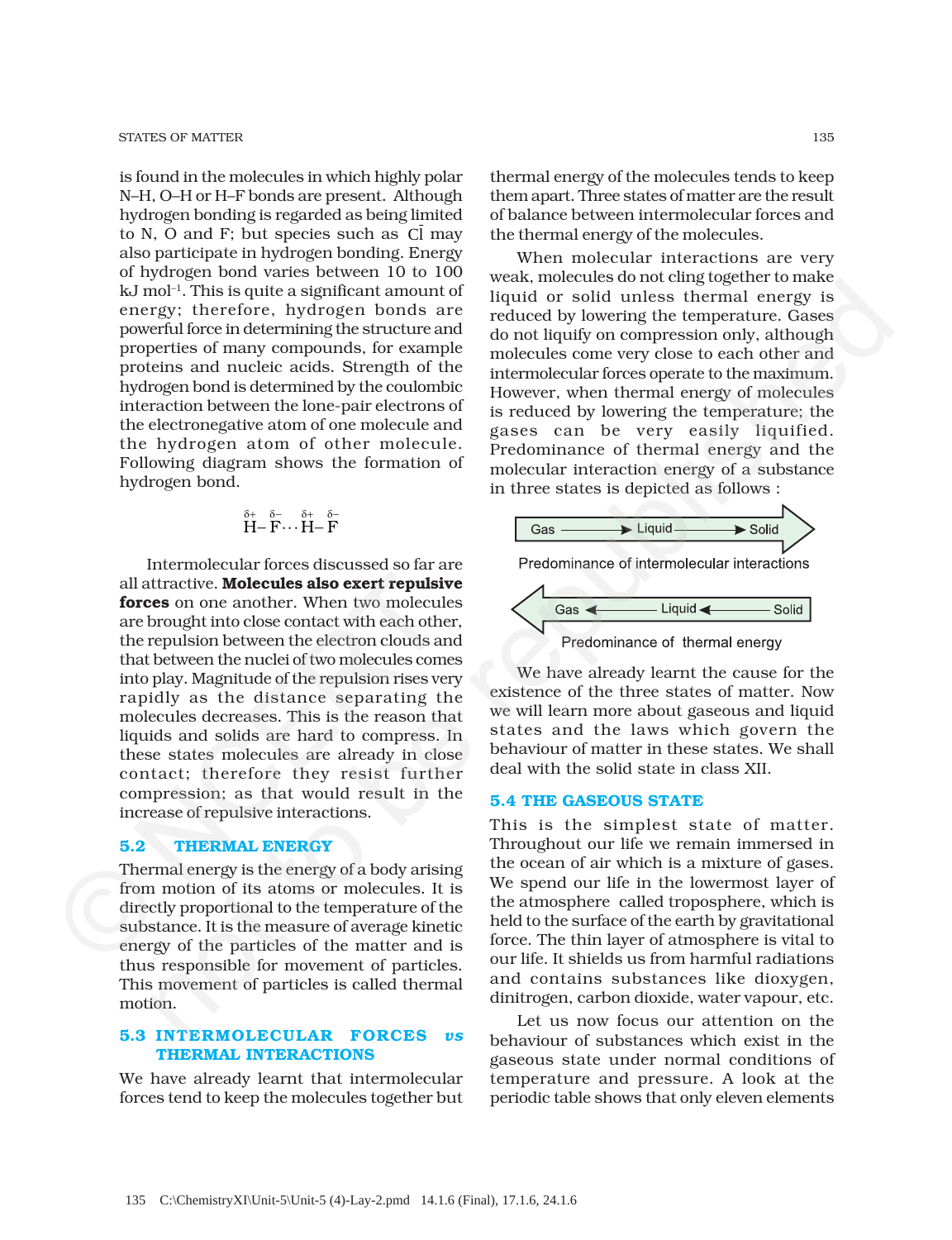

*Fig. 5.4 Eleven elements that exist as gases*

exist as gases under normal conditions (Fig 5.4).

The gaseous state is characterized by the following physical properties.

- Gases are highly compressible.
- Gases exert pressure equally in all directions.
- Gases have much lower density than the solids and liquids.
- The volume and the shape of gases are not fixed. These assume volume and shape of the container.
- Gases mix evenly and completely in all proportions without any mechanical aid.

Simplicity of gases is due to the fact that the forces of interaction between their molecules are negligible. Their behaviour is governed by same general laws, which were discovered as a result of their experimental studies. These laws are relationships between measurable properties of gases. Some of these properties like pressure, volume, temperature and mass are very important because relationships between these variables describe state of the gas. Interdependence of these variables leads to the formulation of gas laws. In the next section we will learn about gas laws. • Gases exert pressure equally in a directions.<br>
• Gases have much lower density than tl solids and liquids.<br>
• The volume and the shape of gases a not fixed. These assume volume and shape of gases a not fixed. These assum CI Ar<br>
an this<br>loop and word and word and was considered to be republished only the stand<br>
of the standard as laws contribution from<br>  $\frac{1}{2}$  and standard as laws contribution from<br>  $\frac{1}{2}$  and standard as laws contri

## **5.5 THE GAS LAWS**

The gas laws which we will study now are the result of research carried on for several

136 CHEMISTRY

centuries on the physical properties of gases. The first reliable measurement on properties of gases was made by Anglo-Irish scientist Robert Boyle in 1662. The law which he formulated is known as Boyle's Law. Later on attempts to fly in air with the help of hot air balloons motivated Jaccques Charles and Joseph Lewis Gay Lussac to discover additional gas laws. Contribution from Avogadro and others provided lot of information about gaseous state.

# **5.5.1 Boyle's Law (Pressure - Volume Relationship)**

On the basis of his experiments, Robert Boyle reached to the conclusion that **at constant temperature, the pressure of a fixed amount** (i.e., number of moles *n*) **of gas varies inversely with its volume**. This is known as **Boyle's law**. Mathematically, it can be written as

$$
p \propto \frac{1}{V} \text{ (at constant } T \text{ and } n \text{)}
$$
 (5.1)

$$
\Rightarrow \ p = \mathbf{k}_1 \ \frac{1}{V} \tag{5.2}
$$

where  $k_1$  is the proportionality constant. The value of constant  $k_1$  depends upon the amount of the gas, temperature of the gas and the units in which *p* and *V* are expressed.

On rearranging equation (5.2) we obtain

$$
pV = k_1 \tag{5.3}
$$

It means that at constant temperature, product of pressure and volume of a fixed amount of gas is constant.

If a fixed amount of gas at constant temperature  $T$  occupying volume  $V_1$  at pressure  $p_1$  undergoes expansion, so that volume becomes  $V_2$  and pressure becomes  $p_2$ , then according to Boyle's law :

$$
p_1 V_1 = p_2 V_2 = \text{constant} \tag{5.4}
$$

$$
\Rightarrow \frac{p_1}{p_2} = \frac{V_2}{V_1} \tag{5.5}
$$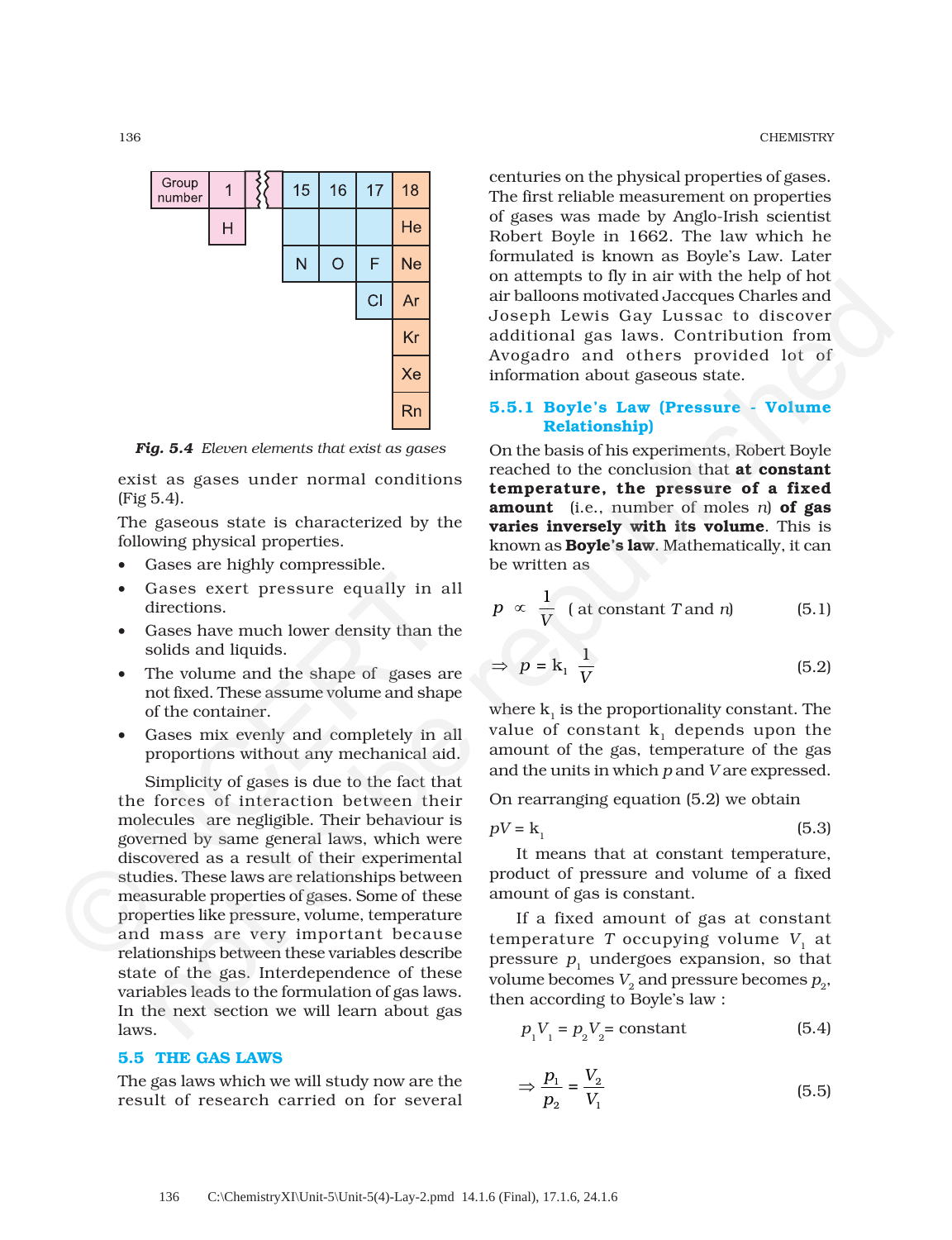STATES OF MATTER 137



*Fig. 5.5(a) Graph of pressure, p vs. Volume, V of a gas at different temperatures.*





Figure 5.5 shows two conventional ways of graphically presenting Boyle's law. Fig. 5.5 (a) is the graph of equation (5.3) at different temperatures. The value of  $k_1$  for each curve is different because for a given mass of gas, it varies only with temperature. Each curve corresponds to a different constant temperature and is known as an **isotherm** (constant temperature plot). Higher curves correspond to higher temperature. It should be noted that volume of the gas doubles if pressure is halved. Table 5.1 gives effect of pressure on volume of 0.09 mol of  $CO<sub>2</sub>$  at 300 K.

Fig 5.5 (b) represents the graph between *p* and 1  $\overline{V}$  . It is a straight line passing through origin. However at high pressures, gases deviate from Boyle's law and under such conditions a straight line is not obtained in the graph.

Experiments of Boyle, in a quantitative manner prove that gases are highly compressible because when a given mass of a gas is compressed, the same number of molecules occupy a smaller space. This means that gases become denser at high pressure. A relationship can be obtained between density and pressure of a gas by using Boyle's law :

By definition, density '*d*' is related to the mass '*m*' and the volume '*V*' by the relation

 $d = \frac{m}{V}$ . If we put value of *V* in this equation

| Pressure/10 <sup>4</sup> Pa | Volume/ $10^{-3}$ m <sup>3</sup> | $(1/V)/m^{-3}$ | $pV/10^2$ Pa m <sup>3</sup> |
|-----------------------------|----------------------------------|----------------|-----------------------------|
| 2.0                         | 112.0                            | 8.90           | 22.40                       |
| 2.5                         | 89.2                             | 11.2           | 22.30                       |
| 3.5                         | 64.2                             | 15.6           | 22.47                       |
| 4.0                         | 56.3                             | 17.7           | 22.50                       |
| 6.0                         | 37.4                             | 26.7           | 22.44                       |
| 8.0                         | 28.1                             | 35.6           | 22.48                       |
| 10.0                        | 22.4                             | 44.6           | 22.40                       |

Table 5.1 Effect of Pressure on the Volume of 0.09 mol CO<sub>2</sub> Gas at 300 K.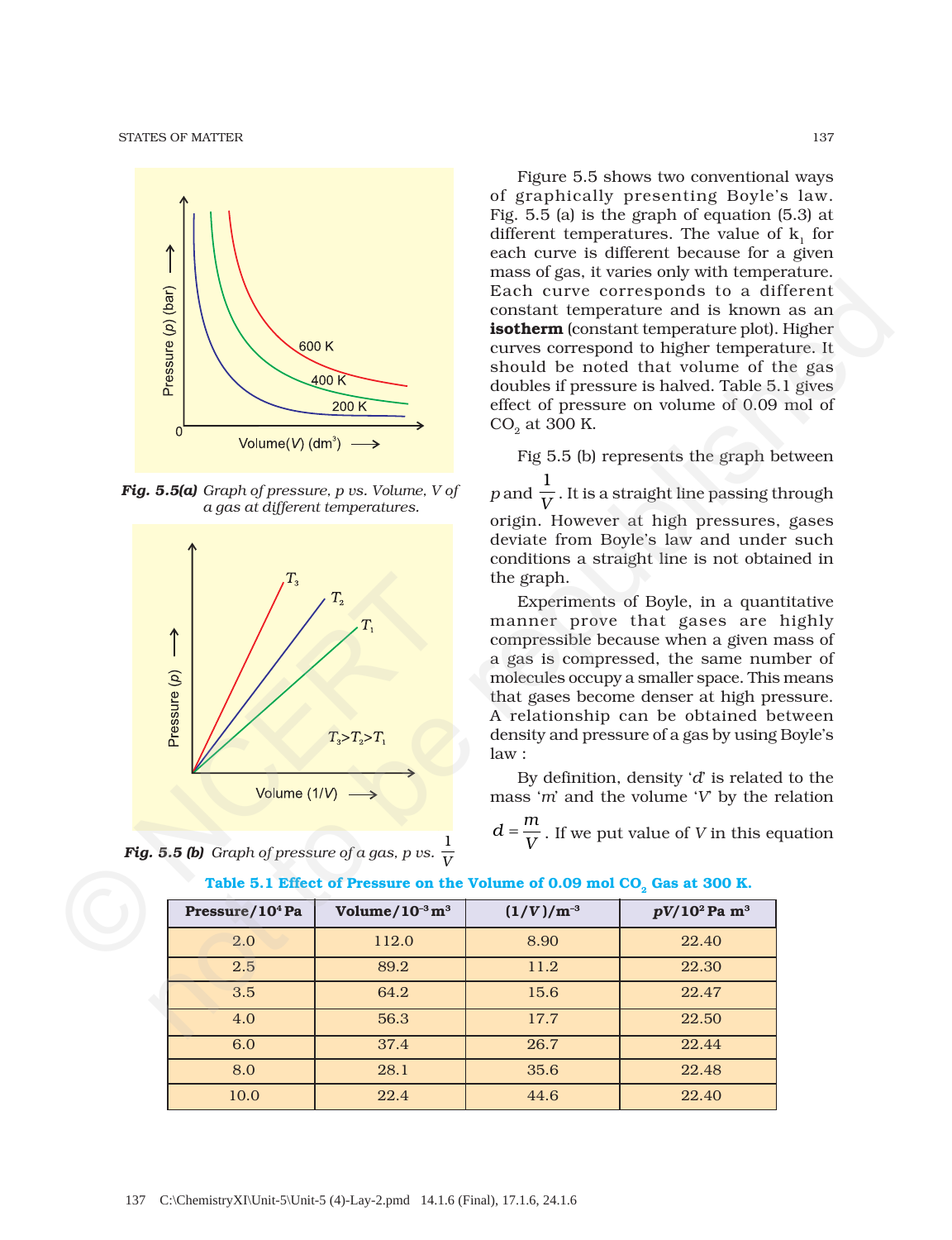138 CHEMISTRY

from Boyle's law equation, we obtain the relationship.

$$
d = \left(\frac{m}{\mathbf{k}_1}\right) p = \mathbf{k}' p
$$

This shows that at a constant temperature, pressure is directly proportional to the density of a fixed mass of the gas.

# **Problem 5.1**

A balloon is filled with hydrogen at room temperature. It will burst if pressure exceeds 0.2 bar. If at 1 bar pressure the gas occupies 2.27 L volume, upto what volume can the balloon be expanded ?

# **Solution**

According to Boyle's Law  $p_1V_1 = p_2V_2$ 

If 
$$
p_1
$$
 is 1 bar,  $V_1$  will be 2.27 L  
\nIf  $p_2 = 0.2$  bar, then  $V_2 = \frac{p_1 V_1}{p_2}$   
\n $\Rightarrow V_2 = \frac{1 \text{bar} \times 2.27 \text{ L}}{0.2 \text{bar}} = 11.35 \text{ L}$ 

0.2bar

Since balloon bursts at 0.2 bar pressure, the volume of balloon should be less than 11.35 L.

#### **5.5.2 Charles' Law (Temperature - Volume Relationship)**

Charles and Gay Lussac performed several experiments on gases independently to improve upon hot air balloon technology. Their investigations showed that for a fixed mass of a gas at constant pressure, volume of a gas increases on increasing temperature and decreases on cooling. They found that for each degree rise in temperature, volume  $P_2$ <br>  $\Rightarrow V_2 = \frac{1 \text{ bar} \times 2.27 \text{ L}}{0.2 \text{ bar}} = 11.35 \text{ L}$ <br>
Since balloon bursts at 0.2 bar pressure,<br>
the volume of balloon should be less than<br>
11.35 L.<br>
5.5.2 Charles' Law (Temperature - Volum<br>
Relationship)<br>
Charles an

of a gas increases by  $\frac{1}{273.15}$  of the original volume of the gas at 0 ° C. Thus if volumes of the gas at 0 °C and at t °C are  $V_0$  and  $V_1$ respectively, then

$$
V_{\rm t} = V_0 + \frac{\rm t}{273.15} V_0
$$

$$
\Rightarrow V_{\rm t} = V_0 \left( 1 + \frac{\rm t}{273.15} \right)
$$

$$
\Rightarrow V_{t} = V_{0} \left( \frac{273.15 + t}{273.15} \right) \tag{5.6}
$$

At this stage, we define a new scale of temperature such that t ° C on new scale is given by  $T = 273.15 + t$  and 0  $^{\circ}$ C will be given by  $T_0 = 273.15$ . This new temperature scale is called the **Kelvin temperature scale** or **Absolute temperature scale**.

Thus 0°C on the celsius scale is equal to 273.15 K at the absolute scale. Note that degree sign is not used while writing the temperature in absolute temperature scale, i.e., Kelvin scale. Kelvin scale of temperature is also called **Thermodynamic scale** of temperature and is used in all scientific works. perculture, pressure is directly proportional given by  $T_a = 2.5$ , the reaction of the republished proportional given by  $T_a = 273.15$ . This new temperature scale or **orbital starting controller and the starting temperatu** 

Thus we add 273 (more precisely 273.15) to the celsius temperature to obtain temperature at Kelvin scale.

If we write  $T_{\text{t}} = 273.15 + \text{t}$  and  $T_{\text{0}} = 273.15$ 

in the equation (5.6) we obtain the relationship

$$
V_{t} = V_{0} \left(\frac{T_{t}}{T_{0}}\right)
$$

$$
\Rightarrow \frac{V_{t}}{V_{0}} = \frac{T_{t}}{T_{0}}
$$
(5.7)

Thus we can write a general equation as follows.

$$
\frac{V_2}{V_1} = \frac{T_2}{T_1}
$$
 (5.8)

$$
\Rightarrow \frac{V_1}{T_1} = \frac{V_2}{T_2}
$$
  
\n
$$
\Rightarrow \frac{V}{T} = \text{constant} = \mathbf{k}_2 \tag{5.9}
$$

Thus 
$$
V = k_2 T
$$
 (5.10)

The value of constant  $k_2$  is determined by the pressure of the gas, its amount and the units in which volume *V* is expressed.

Equation (5.10) is the mathematical expression for **Charles' law**, which states that **pressure remaining constant, the volume**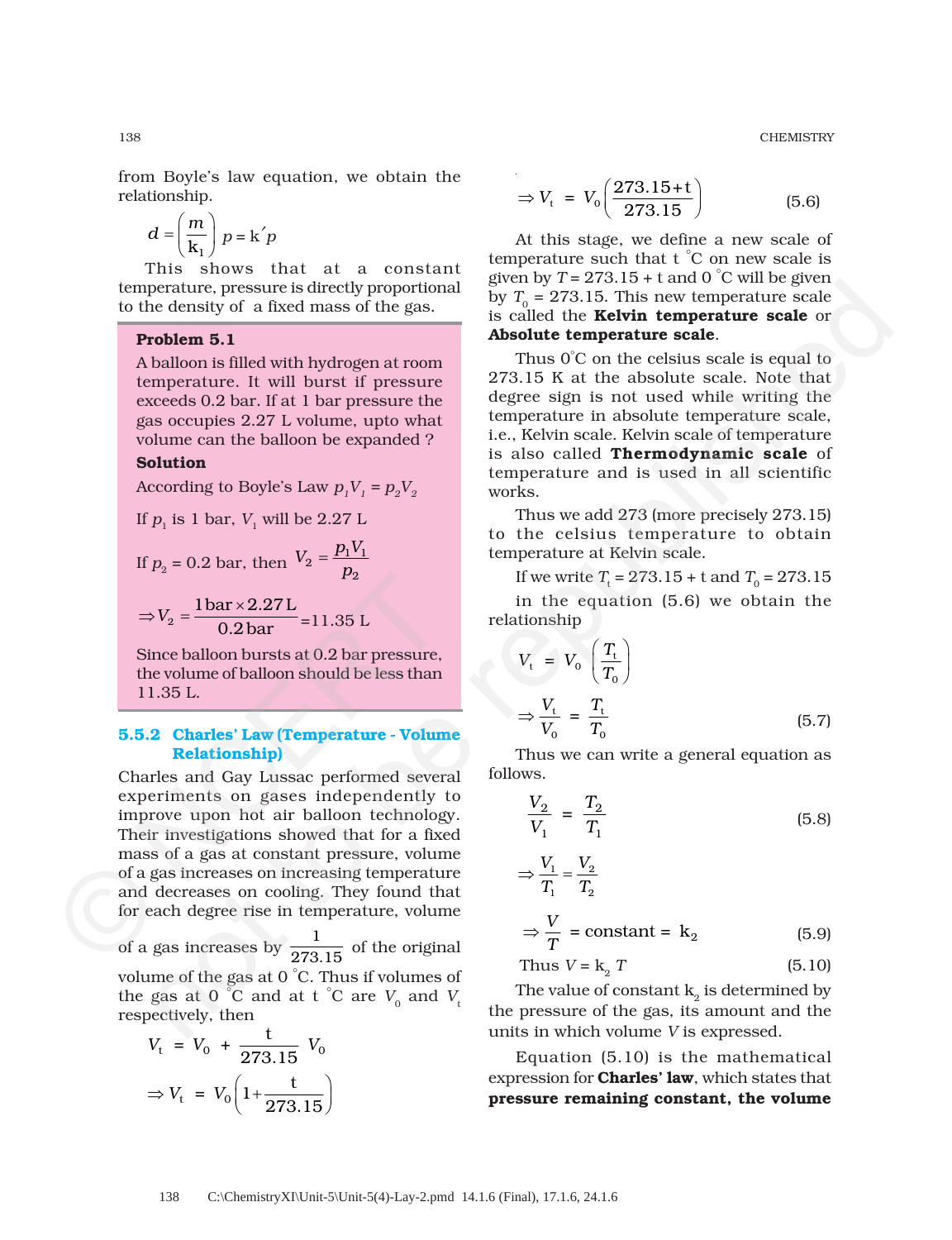STATES OF MATTER 139

**of a fixed mass of a gas is directly proportional to its absolute temperature.** Charles found that for all gases, at any given pressure, graph of volume *vs* temperature (in celsius) is a straight line and on extending to zero volume, each line intercepts the temperature axis at – 273.15 ° C. Slopes of lines obtained at different pressure are different but at zero volume all the lines meet the temperature axis at –  $273.15\degree \text{C}$  (Fig. 5.6).





Each line of the volume *vs* temperature graph is called **isobar**.

Observations of Charles can be interpreted if we put the value of t in equation (5.6) as – 273.15 ° C. We can see that the volume of the gas at – 273.15 ° C will be zero. This means that gas will not exist. In fact all the gases get liquified before this temperature is reached. The lowest hypothetical or imaginary temperature at which gases are supposed to occupy zero volume is called **Absolute zero**. Fig. 5.6 Volume us Temperature (°C)  $\rightarrow$ <br>
Fig. 5.6 Volume us Temperature (°C) graph<br>
Fig. 5.6 Volume us Temperature (°C) graph<br>
Each line of the volume us temperature<br>
graph is called **isobar**.<br>
Observations of Charles ca

> All gases obey Charles' law at very low pressures and high temperatures.

#### **Problem 5.2**

On a ship sailing in pacific ocean where temperature is 23.4 °C , a balloon is filled

with 2 L air. What will be the volume of the balloon when the ship reaches Indian ocean, where temperature is 26.1°C ?

# **Solution**

$$
V_1 = 2 L \t T_2 = 26.1 + 273
$$
  
\n
$$
T_1 = (23.4 + 273) K = 299.1 K
$$
  
\n= 296.4 K  
\nFrom Charles law  
\n
$$
\frac{V_1}{T_1} = \frac{V_2}{T_2}
$$

$$
\Rightarrow V_2 = \frac{V_1 T_2}{T_1}
$$
  
\n
$$
\Rightarrow V_2 = \frac{2L \times 299.1K}{296.4K}
$$
  
\n
$$
= 2L \times 1.009
$$
  
\n
$$
= 2.018L
$$

# **5.5.3 Gay Lussac's Law (Pressure-Temperature Relationship)**

Pressure in well inflated tyres of automobiles is almost constant, but on a hot summer day this increases considerably and tyre may burst if pressure is not adjusted properly. During winters, on a cold morning one may find the pressure in the tyres of a vehicle decreased considerably. The mathematical relationship between pressure and temperature was given by Joseph Gay Lussac and is known as Gay Lussac's law. It states that **at constant volume, pressure of a fixed amount of a gas varies directly with the temperature.** Mathematically,

$$
p \propto T
$$
  
\n
$$
\Rightarrow \frac{p}{T} = \text{constant} = k_3
$$

This relationship can be derived from Boyle's law and Charles' Law. Pressure *vs* temperature (Kelvin) graph at constant molar volume is shown in Fig. 5.7. Each line of this graph is called **isochore.**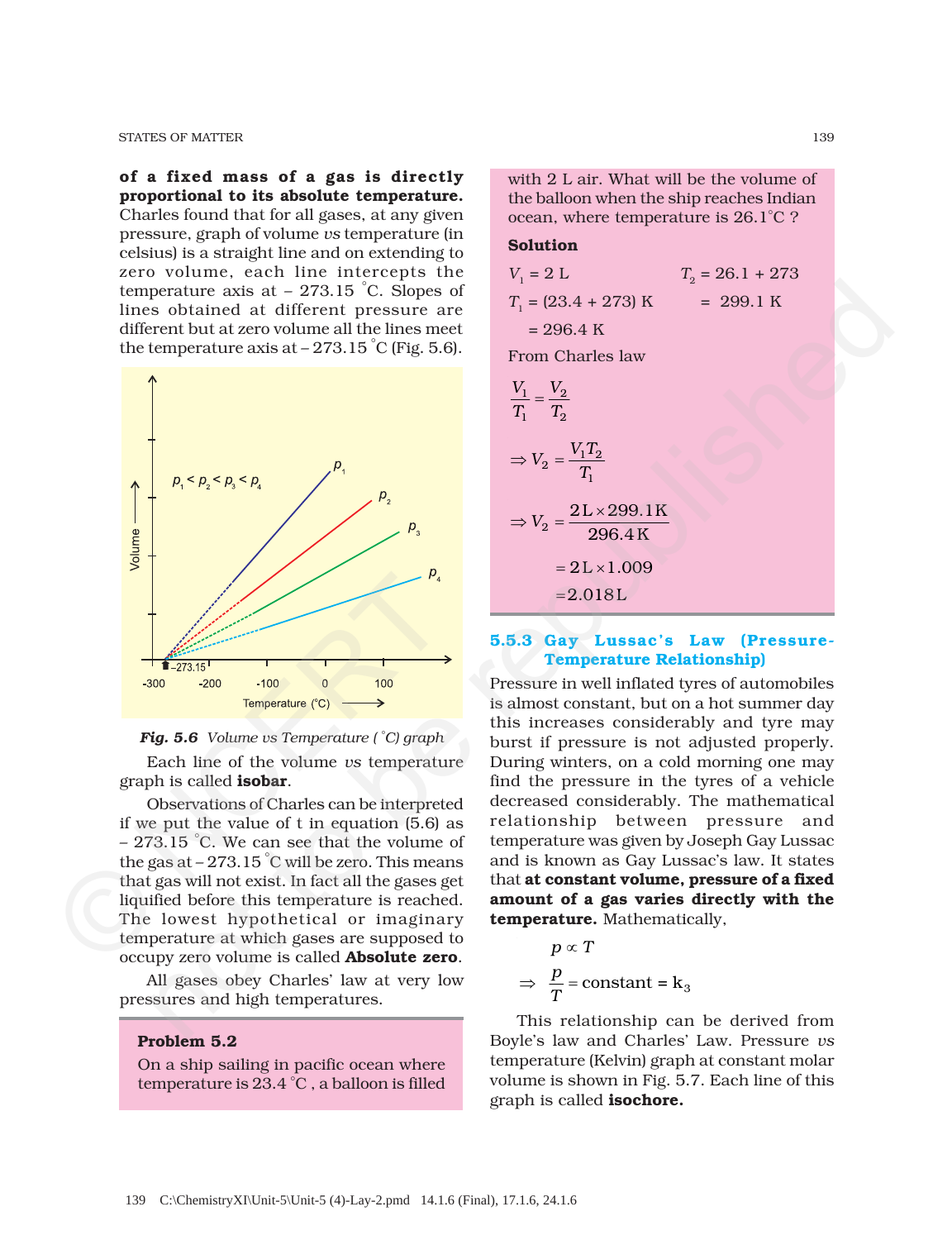

*Fig. 5.7 Pressure vs temperature (K) graph (Isochores) of a gas.*

# **5.5.4 Avogadro Law (Volume - Amount Relationship)**

In 1811 Italian scientist Amedeo Avogadro tried to combine conclusions of Dalton's atomic theory and Gay Lussac's law of combining volumes (Unit 1) which is now known as Avogadro law. **It states that equal volumes of all gases under the same conditions of temperature and pressure contain equal number of molecules.** This means that as long as the temperature and pressure remain constant, the volume depends upon number of molecules of the gas or in other words amount of the gas. Mathematically we can write **5.5.4 Avogadro Law (Volume - Amoum Relationship)**<br>
In 1811 Italian scientist Amedeo Avogad<br>
tried to combine conclusions of Dalton<br>
atomic theory and Gay Lussac's law<br>
combining volumes (Unit 1) which is no<br>
known as Avo

 $V \propto n$  where *n* is the number of moles of the gas.

$$
\Rightarrow V = \mathbf{k}_4 \, n \tag{5.11}
$$

The number of molecules in one mole of a gas has been determined to be 6.022 1023 and is known as **Avogadro constant**. You will find that this is the same number which we came across while discussing definition of a 'mole' (Unit 1).

Since volume of a gas is directly proportional to the number of moles; one mole of each gas at **standard temperature and pressure (STP)\* will have same volume. Standard temperature and pressure means 273.15 K (0°C) temperature and 1 bar (i.e., exactly 105 pascal) pressure. These values approximate freezing temperature of water and atmospheric pressure at sea level. At STP molar volume of an ideal gas or a combination of ideal gases is 22.71098 L mol–1.**

Molar volume of some gases is given in (Table 5.2).

### **Table 5.2 Molar volume in litres per mole of some gases at 273.15 K and 1 bar (STP).**

| Argon          | 22.37 |
|----------------|-------|
| Carbon dioxide | 22.54 |
| Dinitrogen     | 22.69 |
| Dioxygen       | 22.69 |
| Dihydrogen     | 22.72 |
| Ideal gas      | 22.71 |
|                |       |

Number of moles of a gas can be calculated as follows

$$
n = \frac{m}{M} \tag{5.12}
$$

Where *m* = mass of the gas under investigation and M = molar mass

Thus,

$$
V = k_4 \frac{m}{M}
$$
 (5.13)

Equation (5.13) can be rearranged as follows :

$$
M = k_4 \frac{m}{V} = k_4 d \tag{5.14}
$$

*The previous standard is still often used, and applies to all chemistry data more than decade old. In this definition STP* \* *denotes the same temperature of 0°C (273.15 K), but a slightly higher pressure of 1 atm (101.325 kPa). One mole of any gas of a combination of gases occupies 22.413996 L of volume at STP.*

*Standard ambient temperature and pressure (SATP), conditions are also used in some scientific works. SATP conditions means 298.15 K and 1 bar (i.e., exactly 105 Pa). At SATP (1 bar and 298.15 K), the molar volume of an ideal gas is 24.789 L mol–1.*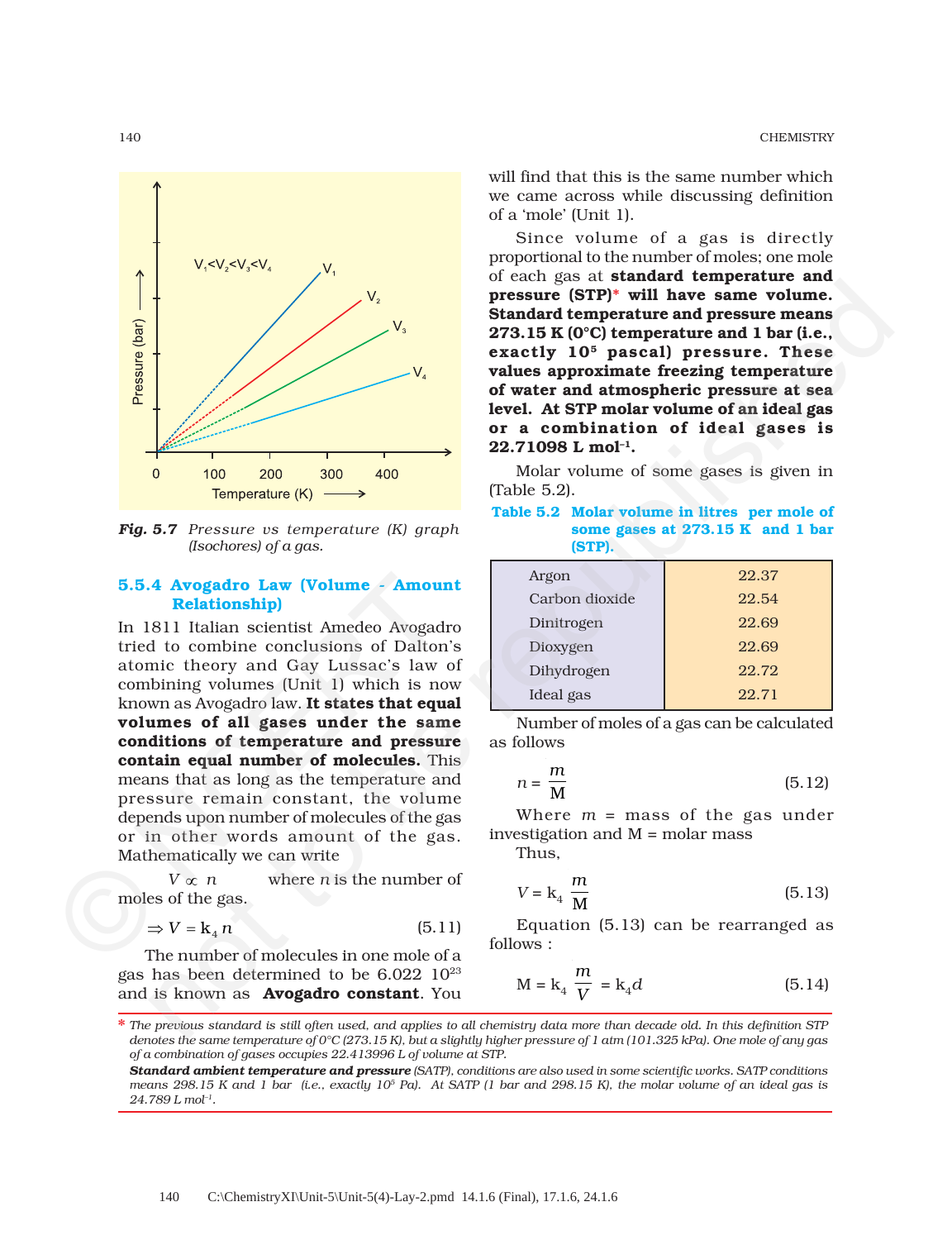Here '*d*' is the density of the gas. We can conclude from equation (5.14) that the density of a gas is directly proportional to its molar mass.

A gas that follows Boyle's law, Charles' law and Avogadro law strictly is called **an ideal gas**. Such a gas is hypothetical. It is assumed that intermolecular forces are not present between the molecules of an ideal gas. Real gases follow these laws only under certain specific conditions when forces of interaction are practically negligible. In all other situations these deviate from ideal behaviour. You will learn about the deviations later in this unit. and Awayaguro law stretche and the splitch is conditions when behaviour of the gas<br>and **gas.** Such a gas is hypothedral. It is conditions when behaviour of the gas<br>sent between the molecules of an ideal gas one mole of an

### **5.6 IDEAL GAS EQUATION**

The three laws which we have learnt till now can be combined together in a single equation which is known as **ideal gas equation**.

At constant *T* and *n; V*  $\propto \frac{1}{p}$  Boyle's Law

At constant *p* and *n*;  $V \propto T$  **Charles' Law** At constant *p* and *T* ;  $V \propto n$  **Avogadro Law** Thus, At constant *T* and *n*;  $V \propto \frac{1}{p}$  **Boyle's Law**<br>
At constant *p* and *n*;  $V \propto T$  **Charles' Law**<br>
At constant *p* and *T*;  $V \propto n$  **Avogadro Lav**<br>
Thus,<br>  $V \propto \frac{nT}{p}$  (5.1<br>  $\Rightarrow V = R \frac{nT}{p}$  (5.1<br>
where *R* is proporti

$$
V \propto \frac{nT}{p} \tag{5.15}
$$

$$
\Rightarrow \quad V = R \frac{nT}{p} \tag{5.16}
$$

where R is proportionality constant. On rearranging the equation (5.16) we obtain

 $pV = n RT$  (5.17)

$$
\Rightarrow R = \frac{pV}{nT} \tag{5.18}
$$

R is called gas constant. It is same for all gases. Therefore it is also called **Universal Gas Constant**. Equation (5.17) is called **ideal gas equation.**

Equation (5.18) shows that the value of R depends upon units in which *p*, *V* and *T* are measured. If three variables in this equation are known, fourth can be calculated. From

this equation we can see that at constant temperature and pressure *n* moles of any gas

will have the same volume because  $V = \frac{nRT}{2}$ *p* and *n*,R,*T* and *p* are constant. This equation will be applicable to any gas, under those conditions when behaviour of the gas approaches ideal behaviour. Volume of one mole of an ideal gas under STP conditions (273.15 K and 1 bar pressure) is 22.710981 L mol–1. Value of R for one mole of an ideal gas can be calculated under these conditions as follows :

$$
R = \frac{(10^5 \text{ Pa})(22.71 \times 10^{-3} \text{m}^3)}{(1 \text{ mol})(273.15 \text{ K})}
$$
  
= 8.314 Pa m<sup>3</sup> K<sup>-1</sup> mol<sup>-1</sup>  
= 8.314 10<sup>-2</sup> bar L K<sup>-1</sup> mol<sup>-1</sup>  
= 8.314 J K<sup>-1</sup> mol<sup>-1</sup>

At STP conditions used earlier (0 °C and 1 atm pressure), value of R is 8.20578 10<sup>-2</sup> L atm K<sup>-1</sup> mol<sup>-1</sup>.

Ideal gas equation is a relation between four variables and it describes the state of any gas, therefore, it is also called **equation of state**.

Let us now go back to the ideal gas equation. This is the relationship for the simultaneous variation of the variables. If temperature, volume and pressure of a fixed amount of gas vary from  $T_1$ ,  $V_1$  and  $p_1$  to  $T_2$ ,  $V<sub>2</sub>$  and  $p<sub>2</sub>$  then we can write

$$
\frac{p_1 V_1}{T_1} = nR \quad \text{and} \quad \frac{p_2 V_2}{T_2} = nR
$$

$$
\Rightarrow \quad \frac{p_1 V_1}{T_1} = \frac{p_2 V_2}{T_2} \tag{5.19}
$$

Equation (5.19) is a very useful equation. If out of six, values of five variables are known, the value of unknown variable can be calculated from the equation (5.19). This equation is also known as **Combined gas law**.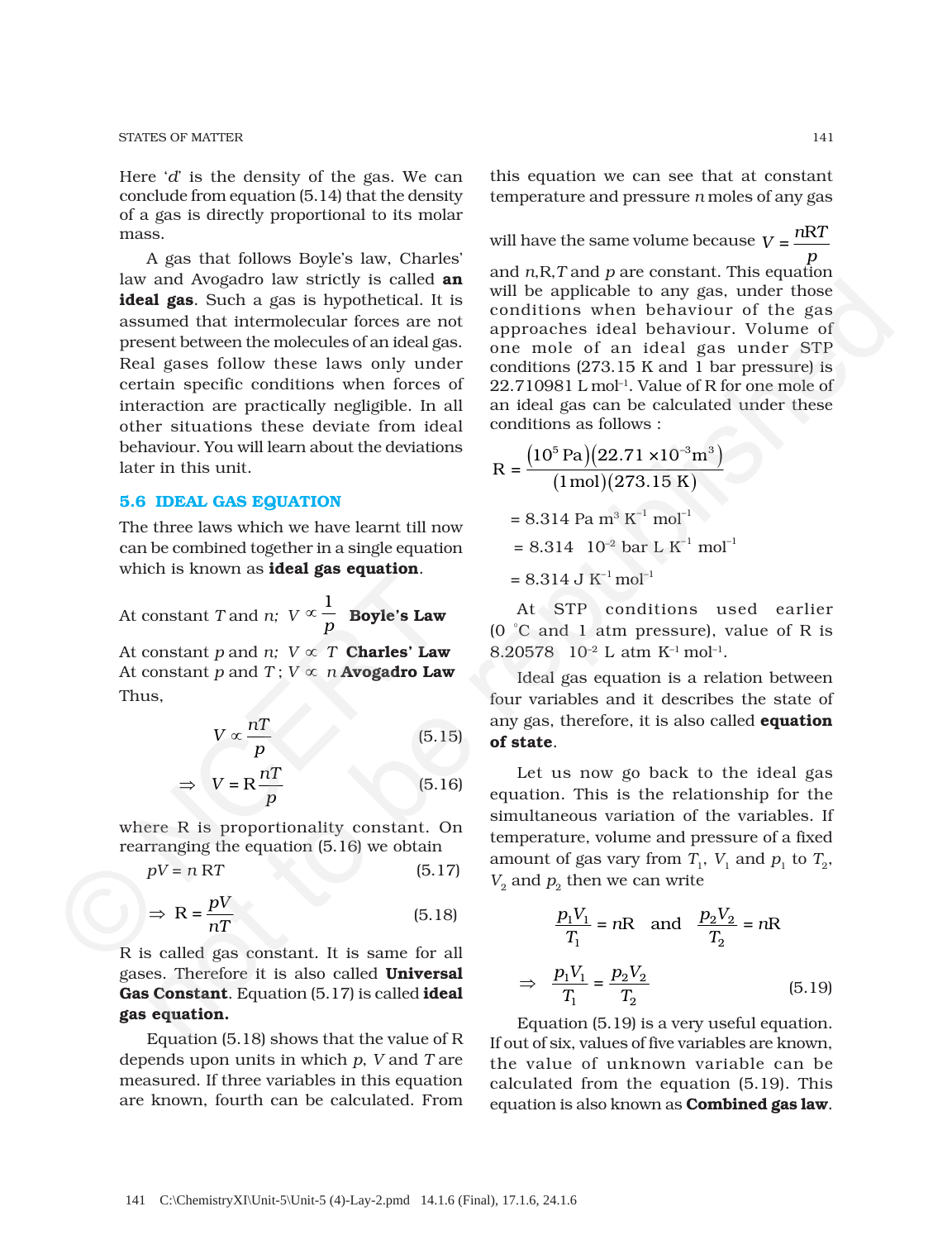142 CHEMISTRY

# **Problem 5.3**

At 25°C and 760 mm of Hg pressure a gas occupies 600 mL volume. What will be its pressure at a height where temperature is 10°C and volume of the gas is 640 mL.

# **Solution**

 $p_1$  = 760 mm Hg,  $V_1$  = 600 mL *T*1 = 25 + 273 = 298 K *V*<sub>2</sub> = 640 mL and  $T$ <sub>2</sub> = 10 + 273 = 283 K According to Combined gas law  $\frac{1 \cdot 1}{2} - \frac{12 \cdot 2}{2}$  $1 \t 12$  $\frac{p_1 V_1}{T} = \frac{p_2 V}{T}$  $T_1$  *T*  $\frac{P_1' \cdot 1^2}{T V}$  $1$   $^{\prime}$  2  $\Rightarrow p_2 = \frac{p_1 V_1 T}{T_1 V_2}$  $(760\,\mathrm{mm\;Hg}) {\times} (600\,\mathrm{mL}) {\times} (283\,\mathrm{K})$ ( )( ) <sup>2</sup> 760 mm Hg)×(600 mL)×(283 K  $640\,\mathrm{mL}$ ) $\times$ (298 K  $\Rightarrow p_2 = \frac{(760 \text{ mm Hg}) \times (600 \text{ mL}) \times}{(200 \text{ Hz}) \times (200 \text{ Hz})}$  $p_2 = \frac{(1.00 \text{ mJ})/(1.00 \text{ mJ}) \times (640 \text{ mJ}) \times (1.00 \text{ mJ}) \times (640 \text{ mJ}) \times (640 \text{ mJ}) \times (640 \text{ mJ}) \times (640 \text{ mJ}) \times (640 \text{ mJ}) \times (640 \text{ mJ}) \times (640 \text{ mJ}) \times (640 \text{ mJ}) \times (640 \text{ mJ}) \times (640 \text{ mJ}) \times (640 \text{ mJ}) \times (640 \text{ mJ}) \times (640 \text{ mJ}) \times (640 \text{ mJ$ as is 640 mL.<br> **original gives the columning and set is to the river condend separation in the same of the river condense of the river condense space.**<br>  $\frac{1}{2} = 25 + 273 = 288$  temperature. In a mixture of gases, the cond

= 676.6 mm Hg

# **5.6.1 Density and Molar Mass of a Gaseous Substance**

Ideal gas equation can be rearranged as follows:

$$
\frac{n}{V} = \frac{p}{RT}
$$

Replacing *n* by *m* , we get

$$
\Rightarrow p_2 = \frac{(760 \text{ mm Hg}) \times (600 \text{ mL}) \times (283 \text{ K})}{(640 \text{ mL}) \times (298 \text{ K})}
$$
  
= 676.6 mm Hg  
5.6.1 Density and Molar Mass of a  
Gaseous Substance  
Ideal gas equation can be rearranged as  
follows:  

$$
\frac{n}{V} = \frac{p}{RT}
$$
  
Replacing *n* by  $\frac{m}{M}$ , we get  

$$
\frac{m}{M V} = \frac{p}{RT}
$$
 (5.20)  

$$
\frac{d}{M} = \frac{p}{P T}
$$
 (where *d* is the density) (5.21)

$$
\frac{d}{M} = \frac{p}{RT}
$$
 (where *d* is the density) (5.21)

On rearranging equation (5.21) we get the relationship for calculating molar mass of a gas.

$$
M = \frac{dRT}{p}
$$
 (5.22)

#### **5.6.2 Dalton's Law of Partial Pressures**

The law was formulated by John Dalton in 1801. It states that **the total pressure exerted by the mixture of non-reactive gases is equal to the sum of the partial pressures of individual gases** i.e., the pressures which these gases would exert if they were enclosed separately in the same volume and under the same conditions of temperature. In a mixture of gases, the pressure exerted by the individual gas is called **partial pressure**. Mathematically,

 $p_{\text{Total}} = p_1 + p_2 + p_3 + \dots$  (at constant *T*, *V*) (5.23)

where  $p_{\text{Total}}$  is the total pressure exerted by the mixture of gases and  $p_1$ ,  $p_2$ ,  $p_3$  etc. are partial pressures of gases.

Gases are generally collected over water and therefore are moist. Pressure of dry gas can be calculated by subtracting vapour pressure of water from the total pressure of the moist gas which contains water vapours also. Pressure exerted by saturated water vapour is called **aqueous tension**. Aqueous tension of water at different temperatures is given in Table 5.3.

$$
p_{\text{Dry gas}} = p_{\text{Total}} - \text{Aqueous tension} \tag{5.24}
$$

**Table 5.3 Aqueous Tension of Water (Vapour Pressure) as a Function of Temperature**

| Temp./K | Pressure/bar | Temp./K | Pressure/bar |
|---------|--------------|---------|--------------|
| 273.15  | 0.0060       | 295.15  | 0.0260       |
| 283.15  | 0.0121       | 297.15  | 0.0295       |
| 288.15  | 0.0168       | 299.15  | 0.0331       |
| 291.15  | 0.0204       | 301.15  | 0.0372       |
| 293.15  | 0.0230       | 303.15  | 0.0418       |

*Partial pressure in terms of mole fraction* Suppose at the temperature T, three gases, enclosed in the volume *V*, exert partial pressure  $p_1$ ,  $p_2$  and  $p_3$  respectively. then,

$$
p_1 = \frac{n_1 RT}{V} \tag{5.25}
$$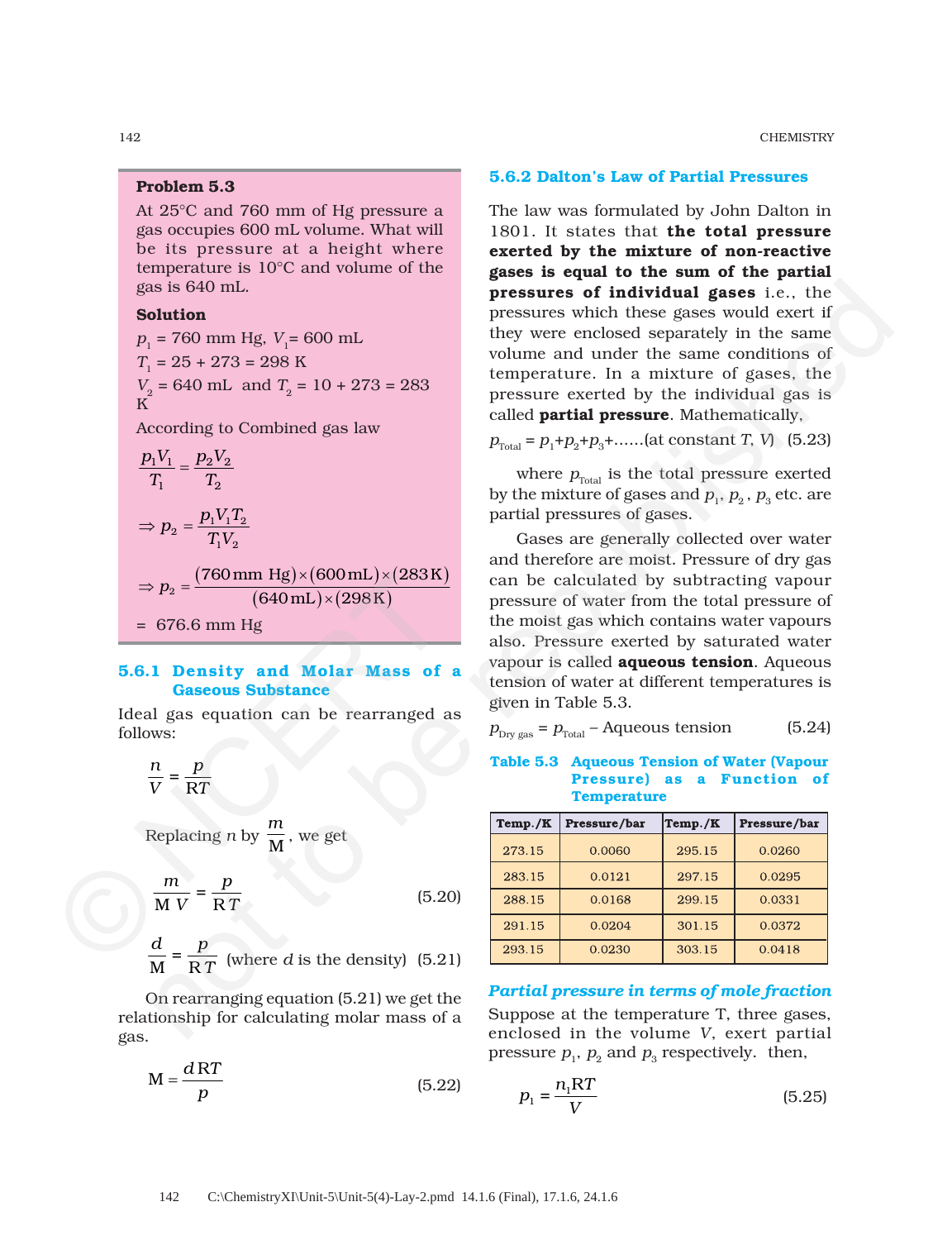$$
p_2 = \frac{n_2 RT}{V} \tag{5.26}
$$

$$
p_3 = \frac{n_3 RT}{V} \tag{5.27}
$$

where  $n_1$ ,  $n_2$  and  $n_3$  are number of moles of these gases. Thus, expression for total pressure will be

$$
p_{\text{Total}} = p_1 + p_2 + p_3
$$
  
=  $n_1 \frac{\text{RT}}{V} + n_2 \frac{\text{RT}}{V} + n_3 \frac{\text{RT}}{V}$   
=  $(n_1 + n_2 + n_3) \frac{\text{RT}}{V}$  (5.28)

On dividing  $p_1$  by  $p_{total}$  we get

$$
\frac{p_1}{p_{\text{total}}} = \left(\frac{n_1}{n_1 + n_2 + n_3}\right) \frac{\text{RTV}}{\text{RTV}}
$$

$$
= \frac{n_1}{n_1 + n_2 + n_3} = \frac{n_1}{n} = x_1
$$

where  $n = n_1+n_2+n_3$ 

 $x<sub>1</sub>$  is called mole fraction of first gas.

Thus,  $p_1 = x_1 p_{\text{total}}$ 

Similarly for other two gases we can write

 $p_2 = x_2 p_{total}$  and  $p_3 = x_3 p_{total}$ Thus a general equation can be written as

$$
p_{\rm i} = x_{\rm i} \, p_{\rm total} \tag{5.29}
$$

where  $p_{_{\rm i}}$  *and x*<sub>i</sub> are partial pressure and mole fraction of ith gas respectively. If total pressure of a mixture of gases is known, the equation (5.29) can be used to find out pressure exerted by individual gases.  $=\frac{n_1}{n_1+n_2+n_3} = \frac{n_1}{n} = x_1$ <br>
where  $n = n_1+n_2+n_3$ <br>  $x_1$  is called mole fraction of first gas.<br>
Thus,  $p_1 = x_1 p_{total}$ <br>
Similarly for other two gases we can write<br>  $p_2 = x_2 p_{total}$  and  $p_3 = x_3 p_{total}$ <br>
Thus a general equation

#### **Problem 5.4**

A neon-dioxygen mixture contains 70.6 g dioxygen and 167.5 g neon. If pressure of the mixture of gases in the cylinder is 25 bar. What is the partial pressure of dioxygen and neon in the mixture ?

Number of moles of dioxygen

 $= \frac{70.6 \text{ g}}{32 \text{ g mol}^{-1}}$  $= 2.21$  mol Number of moles of neon  $=\frac{167.5g}{20g{\rm mol}^{-1}}$  = 8.375 mol Mole fraction of dioxygen  $=\frac{2.21}{2.21}$  $2.21 + 8.375$  $2.21$ 10.585  $= 0.21$ Mole fraction of neon  $\frac{8.375}{2.21 + 8.375}$  $= 0.79$ Alternatively, mole fraction of neon  $= 1 - 0.21 = 0.79$ Partial pressure = mole fraction of a gas total pressure  $\Rightarrow$  Partial pressure = 0.21 (25 bar) of oxygen  $= 5.25$  bar Partial pressure  $= 0.79$  (25 bar) er  $\alpha$ ,  $n_3$  and  $n_4$  are number of moles of<br>
setter will be<br>  $\theta$ ,  $n_5$  and  $n_6$  and  $n_7$  be republished and  $n_7$  be republished and  $n_8$  and  $n_9$  be republished and  $n_9$  of  $n_9$  and  $n_8$  and  $n_9$  be republi

#### **5.7 KINETIC MOLECULAR THEORY OF GASES**

of neon  $= 19.75$  bar

So far we have learnt the laws (e.g., Boyle's law, Charles' law etc.) which are concise statements of experimental facts observed in the laboratory by the scientists. Conducting careful experiments is an important aspect of scientific method and it tells us how the particular system is behaving under different conditions. However, once the experimental facts are established, a scientist is curious to know why the system is behaving in that way. For example, gas laws help us to predict that pressure increases when we compress gases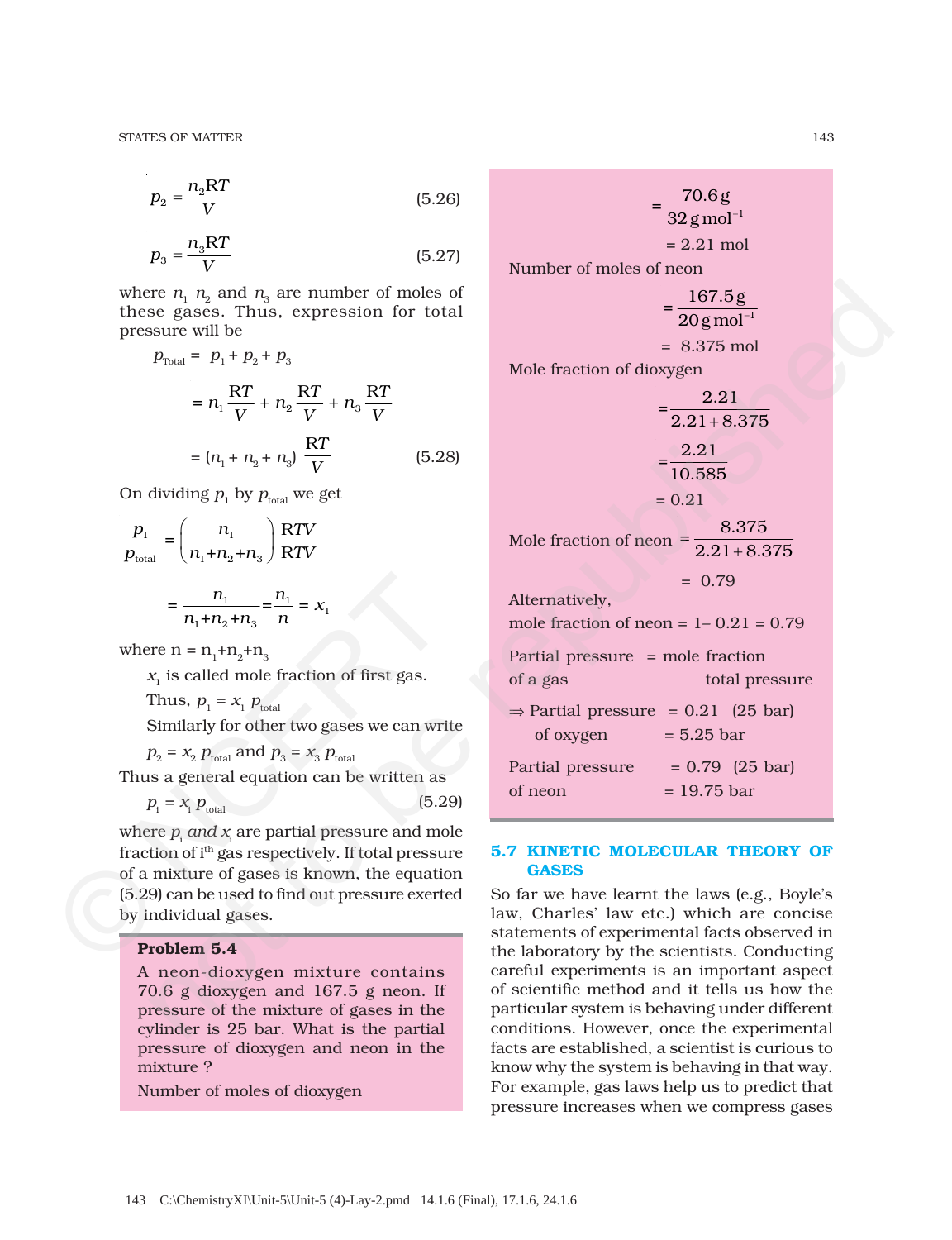but we would like to know what happens at molecular level when a gas is compressed ? A theory is constructed to answer such questions. A theory is a model (i.e., a mental picture) that enables us to better understand our observations. The theory that attempts to elucidate the behaviour of gases is known as kinetic molecular theory.

Assumptions or postulates of the kineticmolecular theory of gases are given below. These postulates are related to atoms and molecules which cannot be seen, hence it is said to provide a microscopic model of gases.

- Gases consist of large number of identical particles (atoms or molecules) that are so small and so far apart on the average that the actual volume of the molecules is negligible in comparison to the empty space between them. They are considered as point masses. This assumption explains the great compressibility of gases.
- There is no force of attraction between the particles of a gas at ordinary temperature and pressure. The support for this assumption comes from the fact that gases expand and occupy all the space available to them.
- Particles of a gas are always in constant and random motion. If the particles were at rest and occupied fixed positions, then a gas would have had a fixed shape which is not observed.
- Particles of a gas move in all possible directions in straight lines. During their random motion, they collide with each other and with the walls of the container. Pressure is exerted by the gas as a result of collision of the particles with the walls of the container. complete the great compressibility of gase<br>
• There is no force of attraction between the particles of a gas at ordinary temperature and pressure. The support for the assumption comes from the fact the gases expand and occ
	- Collisions of gas molecules are perfectly elastic. This means that total energy of molecules before and after the collision remains same. There may be exchange of energy between colliding molecules, their individual energies may change, but the sum of their energies remains constant. If there were loss of kinetic energy, the

motion of molecules will stop and gases will settle down. This is contrary to what is actually observed.

- At any particular time, different particles in the gas have different speeds and hence different kinetic energies. This assumption is reasonable because as the particles collide, we expect their speed to change. Even if initial speed of all the particles was same, the molecular collisions will disrupt this uniformity. Consequently the particles must have different speeds, which go on changing constantly. It is possible to show that though the individual speeds are changing, the distribution of speeds remains constant at a particular temperature.
- If a molecule has variable speed, then it must have a variable kinetic energy. Under these circumstances, we can talk only about average kinetic energy. In kinetic theory it is assumed that average kinetic energy of the gas molecules is directly proportional to the absolute temperature. It is seen that on heating a gas at constant volume, the pressure increases. On heating the gas, kinetic energy of the particles increases and these strike the walls of the container more frequently thus exerting more pressure. oseiences. The matrix of the matrix of the particles of the particle contents are proportional and the particle contents are proportional and the expect their speed to the semi-term of gases is known assumption is record

Kinetic theory of gases allows us to derive theoretically, all the gas laws studied in the previous sections. Calculations and predictions based on kinetic theory of gases agree very well with the experimental observations and thus establish the correctness of this model.

# **5.8 BEHAVIOUR OF REAL GASES: DEVIATION FROM IDEAL GAS BEHAVIOUR**

Our theoritical model of gases corresponds very well with the experimental observations. Difficulty arises when we try to test how far the relation  $pV = nRT$  reproduce actual pressure-volume-temperature relationship of gases. To test this point we plot *pV vs p* plot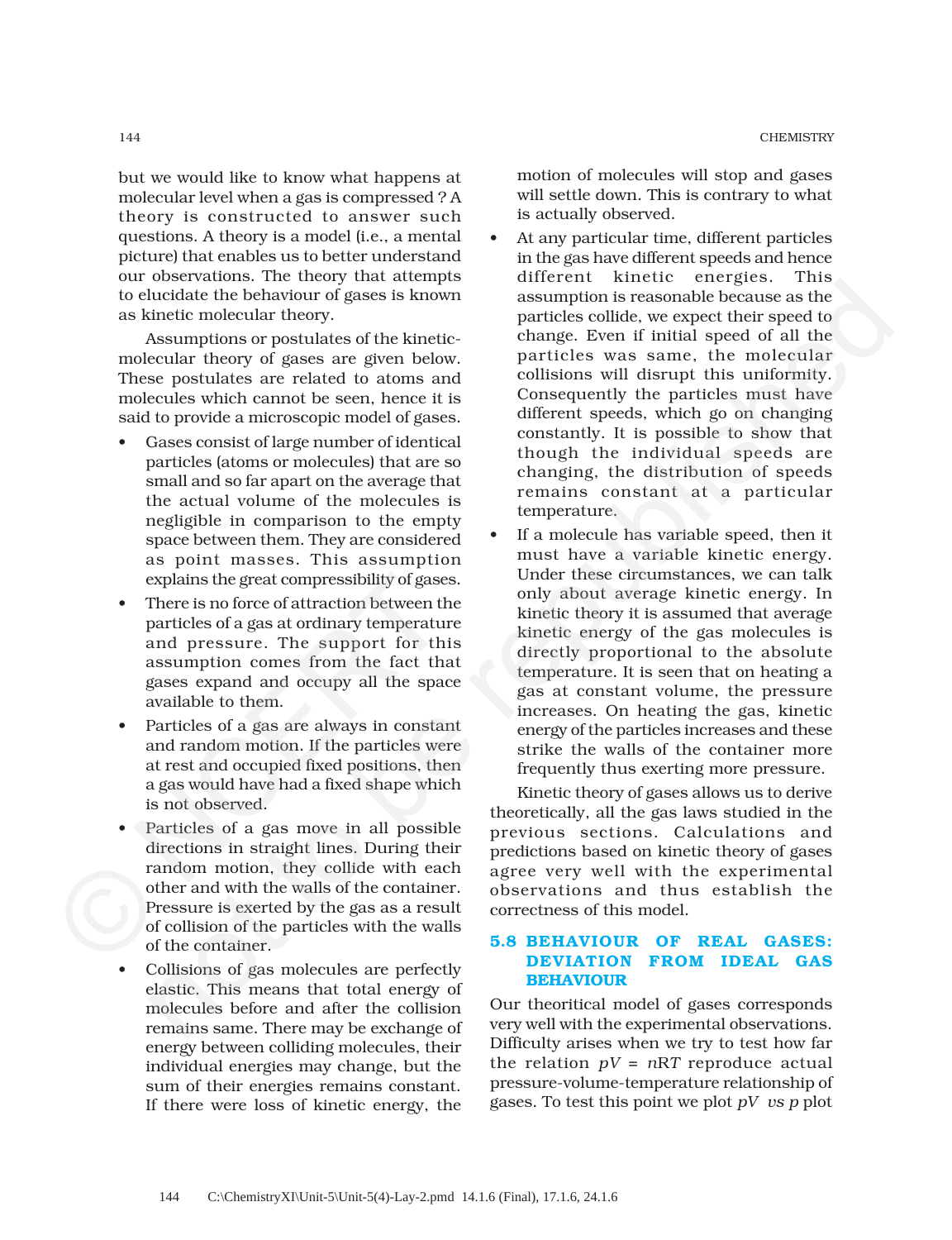of gases because at constant temperature, *pV* will be constant (Boyle's law) and *pV vs p* graph at all pressures will be a straight line parallel to x-axis. Fig. 5.8 shows such a plot constructed from actual data for several gases at 273 K.



*Fig. 5.8 Plot of pV vs p for real gas and ideal gas*

It can be seen easily that at constant temperature *pV vs p* plot for real gases is not a straight line. There is a significant deviation from ideal behaviour. Two types of curves are seen.In the curves for dihydrogen and helium, as the pressure increases the value of *pV* also increases. The second type of plot is seen in the case of other gases like carbon monoxide and methane. In these plots first there is a negative deviation from ideal behaviour, the *pV* value decreases with increase in pressure and reaches to a minimum value characteristic of a gas. After that *pV* value starts increasing. The curve then crosses the line for ideal gas and after that shows positive deviation continuously. It is thus, found that real gases do not follow ideal gas equation perfectly under all conditions. **Fig. 5.8** Plot of pV us p for real gas an ideal gas<br>
It can be seen easily that at constant temperature  $pV$  us p for real gases is not at temperature  $pV$  us p plot for real gases is not a straight line. There is a sign

> Deviation from ideal behaviour also becomes apparent when pressure *vs* volume plot is drawn. The pressure *vs* volume plot of experimental data (real gas) and that

theoretically calculated from Boyle's law (ideal gas) should coincide. Fig 5.9 shows these plots. It is apparent that at very high pressure the measured volume is more than the calculated volume. At low pressures, measured and calculated volumes approach each other.



*Fig. 5.9 Plot of pressure vs volume for real gas and ideal gas*

It is found that real gases do not follow, Boyle's law, Charles law and Avogadro law perfectly under all conditions. Now two questions arise.

- (i) Why do gases deviate from the ideal behaviour?
- (ii) What are the conditions under which gases deviate from ideality?

We get the answer of the first question if we look into postulates of kinetic theory once again. We find that two assumptions of the kinetic theory do not hold good. These are

- (a) There is no force of attraction between the molecules of a gas.
- (b) Volume of the molecules of a gas is negligibly small in comparison to the space occupied by the gas.

If assumption (a) is correct, the gas will never liquify. However, we know that gases do liquify when cooled and compressed. Also, liquids formed are very difficult to compress.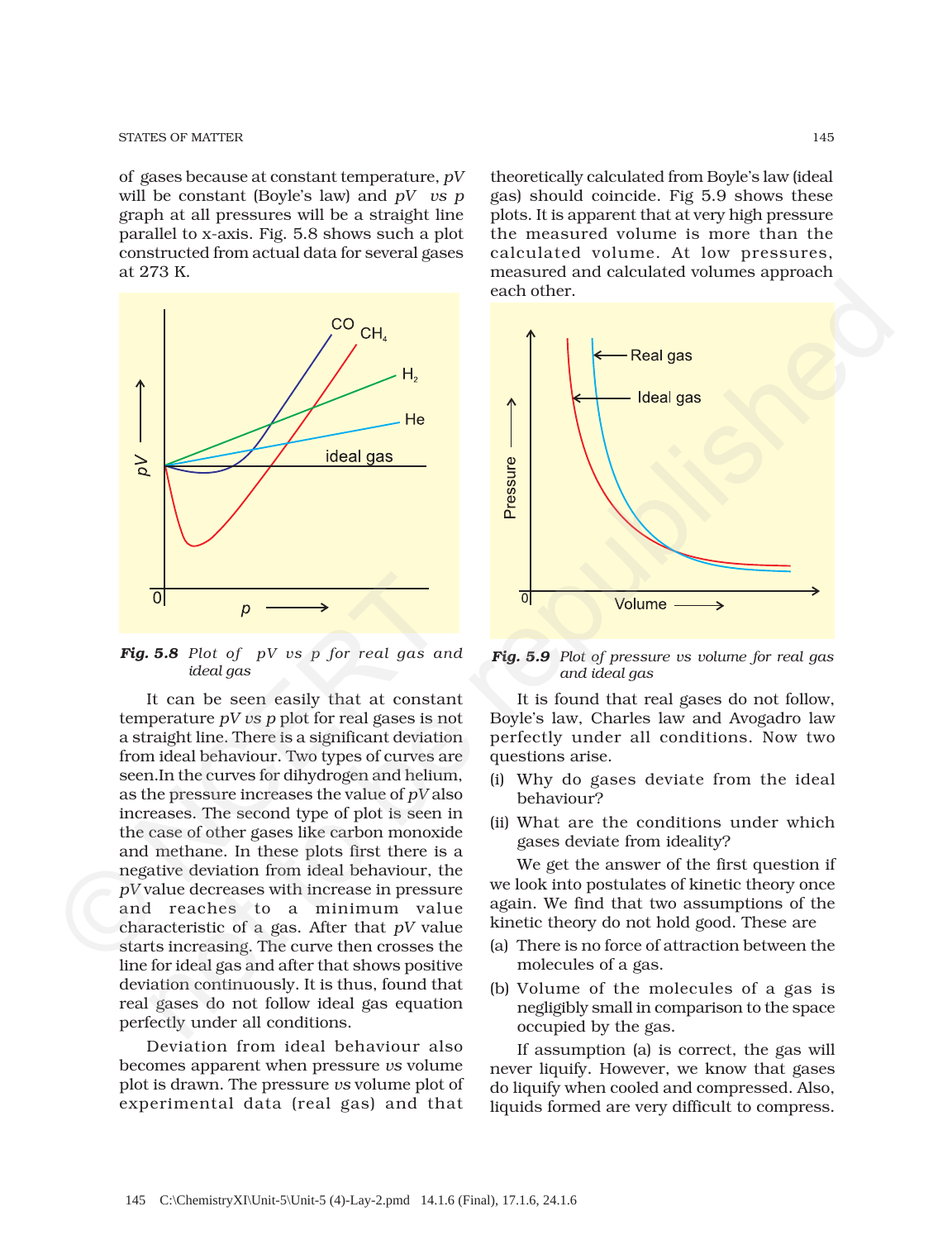This means that forces of repulsion are powerful enough and prevent squashing of molecules in tiny volume. If assumption (b) is correct, the pressure *vs* volume graph of experimental data (real gas) and that theoritically calculated from Boyles law (ideal gas) should coincide.

Real gases show deviations from ideal gas law because molecules interact with each other. At high pressures molecules of gases are very close to each other. Molecular interactions start operating. At high pressure, molecules do not strike the walls of the container with full impact because these are dragged back by other molecules due to molecular attractive forces. This affects the pressure exerted by the molecules on the walls of the container. Thus, the pressure exerted by the gas is lower than the pressure exerted by the ideal gas.

$$
p_{ideal} = p_{real} + \frac{an^2}{V^2}
$$
 (5.30)  
observed correction pressure term

Here, a is a constant.

Repulsive forces also become significant. Repulsive interactions are short-range interactions and are significant when molecules are almost in contact. This is the situation at high pressure. The repulsive forces cause the molecules to behave as small but impenetrable spheres. The volume occupied by the molecules also becomes significant because instead of moving in volume *V*, these are now restricted to volume (*V*–*n*b) where *n*b is approximately the total volume occupied by the molecules themselves. Here, b is a constant. Having taken into account the corrections for pressure and volume, we can rewrite equation (5.17) as  $p_{ideal} = p_{real} + \frac{an^2}{V^2}$  (5.3<br>
observed correction<br>
pressure term<br>
Here, a is a constant.<br>
Repulsive forces also become significar<br>
Repulsive interactions are short-rang<br>
interactions and are significant whe<br>
molecules are

$$
\left(p + \frac{an^2}{V^2}\right)(V - nb) = nRT
$$
 (5.31)

Equation (5.31) is known as van der Waals equation. In this equation *n* is number of moles of the gas. Constants a and b are called

van der Waals constants and their value depends on the characteristic of a gas. Value of 'a' is measure of magnitude of intermolecular attractive forces within the gas and is independent of temperature and pressure.

Also, at very low temperature, intermolecular forces become significant. As the molecules travel with low average speed, these can be captured by one another due to attractive forces. Real gases show ideal behaviour when conditions of temperature and pressure are such that the intermolecular forces are practically negligible. The real gases show ideal behaviour when pressure approaches zero.

The deviation from ideal behaviour can be measured in terms of **compressibility factor** *Z*, which is the ratio of product *pV* and *n*R*T*. Mathematically

$$
Z = \frac{pV}{nRT}
$$
 (5.32)

For ideal gas  $Z = 1$  at all temperatures and pressures because  $pV = n RT$ . The graph of *Z vs p* will be a straight line parallel to pressure axis (Fig. 5.10). For gases which deviate from ideality, value of *Z* deviates from unity. At very low pressures all gases shown



*Fig. 5.10 Variation of compressibility factor for some gases*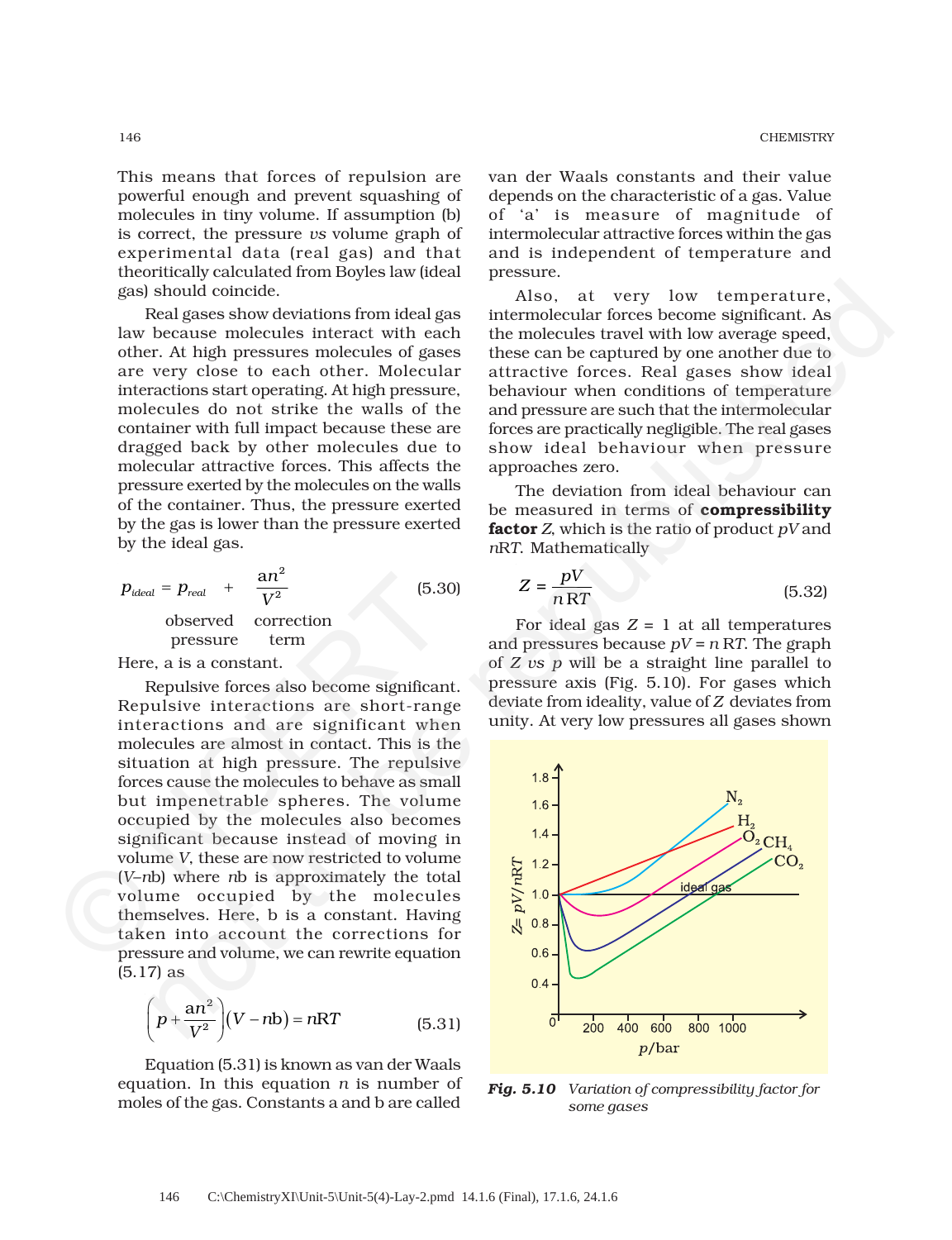have  $Z \approx 1$  and behave as ideal gas. At high pressure all the gases have  $Z > 1$ . These are more difficult to compress. At intermediate pressures, most gases have Z < 1. **Thus gases show ideal behaviour when the volume occupied is large so that the volume of the molecules can be neglected in comparison to it.** In other words, the behaviour of the gas becomes more ideal when pressure is very low. Upto what pressure a gas will follow the ideal gas law, depends upon nature of the gas and its temperature. The temperature at which a real gas obeys ideal gas law over an appreciable range of pressure is called **Boyle temperature or Boyle point.** Boyle point of a gas depends upon its nature. Above their Boyle point, real gases show positive deviations from ideality and *Z* values are greater than one. The forces of attraction between the molecules are very feeble. Below Boyle temperature real gases first show decrease in *Z* value with increasing pressure, which reaches a minimum value. On further increase in pressure, the value of *Z* increases continuously. Above explanation shows that at low pressure and high temperature gases show ideal behaviour. These conditions are different for different gases. decrease in Z value with increasing pressure<br>which reaches a minimum value. On furth<br>increase in pressure, the value of Z increase<br>continuously. Above explanation shows the<br>at low pressure and high temperature gas<br>show id

More insight is obtained in the significance of *Z* if we note the following derivation

$$
Z = \frac{pV_{\text{real}}}{nRT}
$$
 (5.33)

If the gas shows ideal behaviour then

$$
V_{\text{ideal}} = \frac{nRT}{p}
$$
. On putting this value of  $\frac{nRT}{p}$ 

in equation (5.33) we have

$$
Z = \frac{V_{\text{real}}}{V_{\text{ideal}}}
$$
 (5.34)

From equation (5.34) we can see that compressibility factor is the ratio of actual molar volume of a gas to the molar volume of it, if it were an ideal gas at that temperature and pressure.

In the following sections we will see that it is not possible to distinguish between gaseous state and liquid state and that liquids may be considered as continuation of gas phase into a region of small volumes and very high molecular attraction. We will also see how we can use isotherms of gases for predicting the conditions for liquifaction of gases.

#### **5.9 LIQUIFACTION OF GASES**

First complete data on pressure - volume temperature relations of a substance in both gaseous and liquid state was obtained by Thomas Andrews on carbon dioxide. He plotted isotherms of carbon dioxide at various temperatures (Fig. 5.11). Later on it was found that real gases behave in the same manner as carbon dioxide. Andrews noticed that at high temperatures isotherms look like that of an ideal gas and the gas cannot be liquified even at very high pressure. As the temperature is lowered, shape of the curve changes and data shows considerable deviation from ideal behaviour. At 30.98 °C



*Fig. 5.11 Isotherms of carbon dioxide at various temperatures*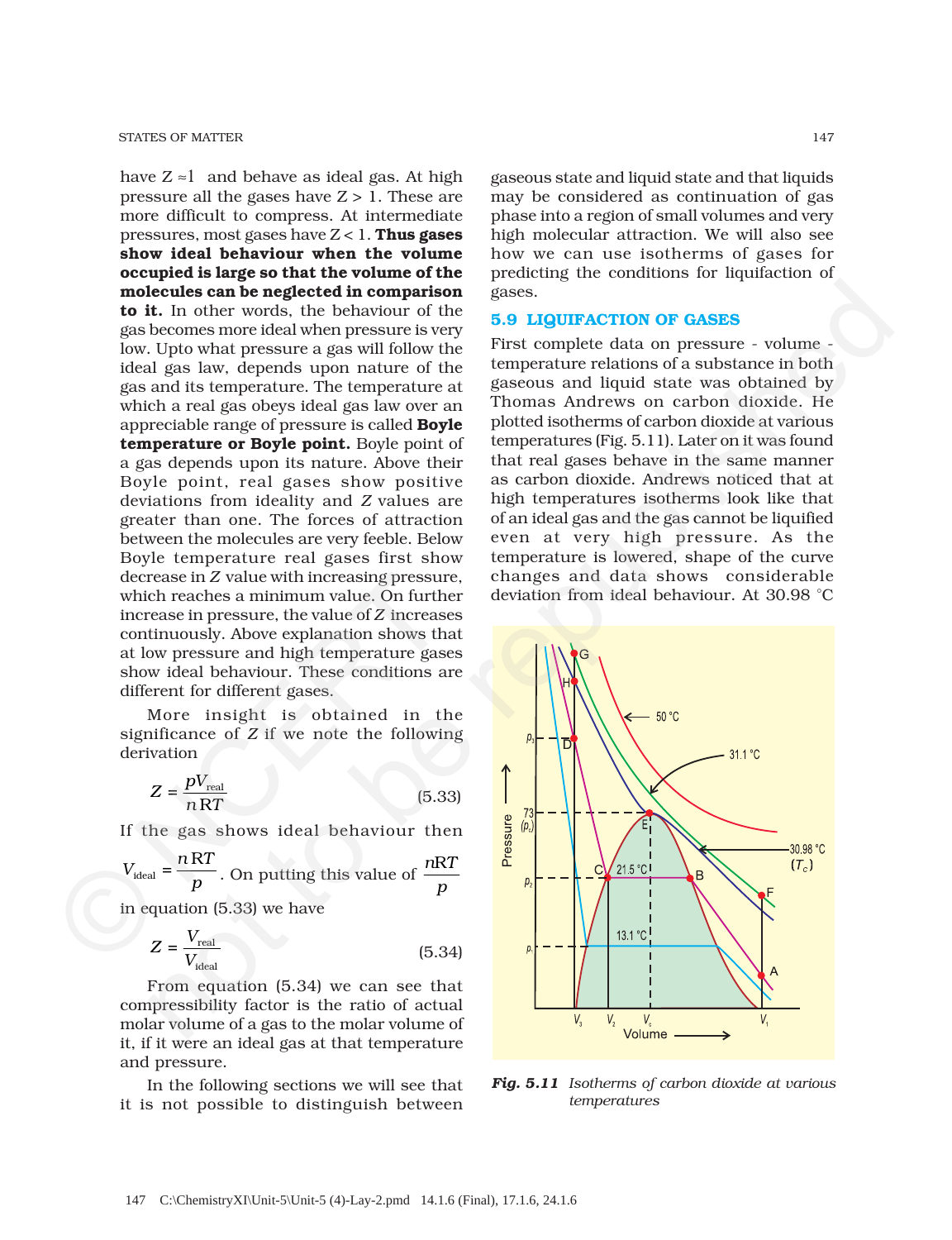carbon dioxide remains gas upto 73 atmospheric pressure. (Point E in Fig. 5.11). At 73 atmospheric pressure, liquid carbon dioxide appears for the first time. The temperature 30.98 °C is called **critical temperature**  $(T_c)$  of carbon dioxide. This is the highest temperature at which liquid carbon dioxide is observed. Above this temperature it is gas. Volume of one mole of the gas at critical temperature is called **critical volume (** $V_c$ **)** and pressure at this temperature is called **critical pressure**  $(p<sub>c</sub>)$ . The critical temperature, pressure and volume are called critical constants. Further increase in pressure simply compresses the liquid carbon dioxide and the curve represents the compressibility of the liquid. The steep line represents the isotherm of liquid. Even a slight compression results in steep rise in pressure indicating very low compressibility of the liquid. Below 30.98 °C, the behaviour of the gas on compression is quite different. At 21.5 °C, carbon dioxide remains as a gas only upto point B. At point B, liquid of a particular volume appears. Further compression does not change the pressure. Liquid and gaseous carbon dioxide coexist and further application of pressure results in the condensation of more gas until the point C is reached. At point C, all the gas has been condensed and further application of pressure merely compresses the liquid as shown by steep line. A slight compression from volume  $V_2$  to  $V_3$  results in steep rise in pressure from  $p_2$  to  $p_3$  (Fig. 5.11). Below 30.98 °C (critical temperature) each curve shows the similar trend. Only length of the horizontal line increases at lower temperatures. At critical point horizontal portion of the isotherm merges into one point. Thus we see that a point like A in the Fig. 5.11 represents gaseous state. A point like D represents liquid state and a point under the dome shaped area represents existence of liquid and gaseous carbon dioxide in equilibrium. All the gases upon compression at constant temperature (isothermal compression) show the same behaviour as shown by carbon dioxide. Also above discussion shows that gases should be of the gas on compression is quite different<br>At 21.5 °C, carbon dioxide remains as a gas only upto point B. At point B, liquid of particular volume appears. Furthe compression does not change the pressur Liquid and gaseou highest free<br>preservant at which liquids requires scoular as well as considerable<br>bon dioxide is observed. Above this requires scoular compression being the<br>gas at critical temperature is called when the movement of moder

cooled below their critical temperature for liquification. Critical temperature of a gas is highest temperature at which liquifaction of the gas first occurs. Liquifaction of so called permanent gases (i.e., gases which show continuous positive deviation in Z value) requires cooling as well as considerable compression. Compression brings the molecules in close vicinity and cooling slows down the movement of molecules therefore, intermolecular interactions may hold the closely and slowly moving molecules together and the gas liquifies.

It is possible to change a gas into liquid or a liquid into gas by a process in which always a single phase is present. For example in Fig. 5.11 we can move from point A to F vertically by increasing the temperature, then we can reach the point G by compressing the gas at the constant temperature along this isotherm (isotherm at 31.1°C). The pressure will increase. Now we can move vertically down towards D by lowering the temperature. As soon as we cross the point H on the critical isotherm we get liquid. We end up with liquid but in this series of changes we do not pass through two-phase region. If process is carried out at the critical temperature, substance always remains in one phase.

Thus there is continuity between the gaseous and liquid state. The term fluid is used for either a liquid or a gas to recognise this continuity. Thus a liquid can be viewed as a very dense gas. Liquid and gas can be distinguished only when the fluid is below its critical temperature and its pressure and volume lie under the dome, since in that situation liquid and gas are in equilibrium and a surface separating the two phases is visible. In the absence of this surface there is no fundamental way of distinguishing between two states. At critical temperature, liquid passes into gaseous state imperceptibly and continuously; the surface separating two phases disappears (Section 5.10.1). A gas below the critical temperature can be liquified by applying pressure, and is called **vapour** of the substance. Carbon dioxide gas below its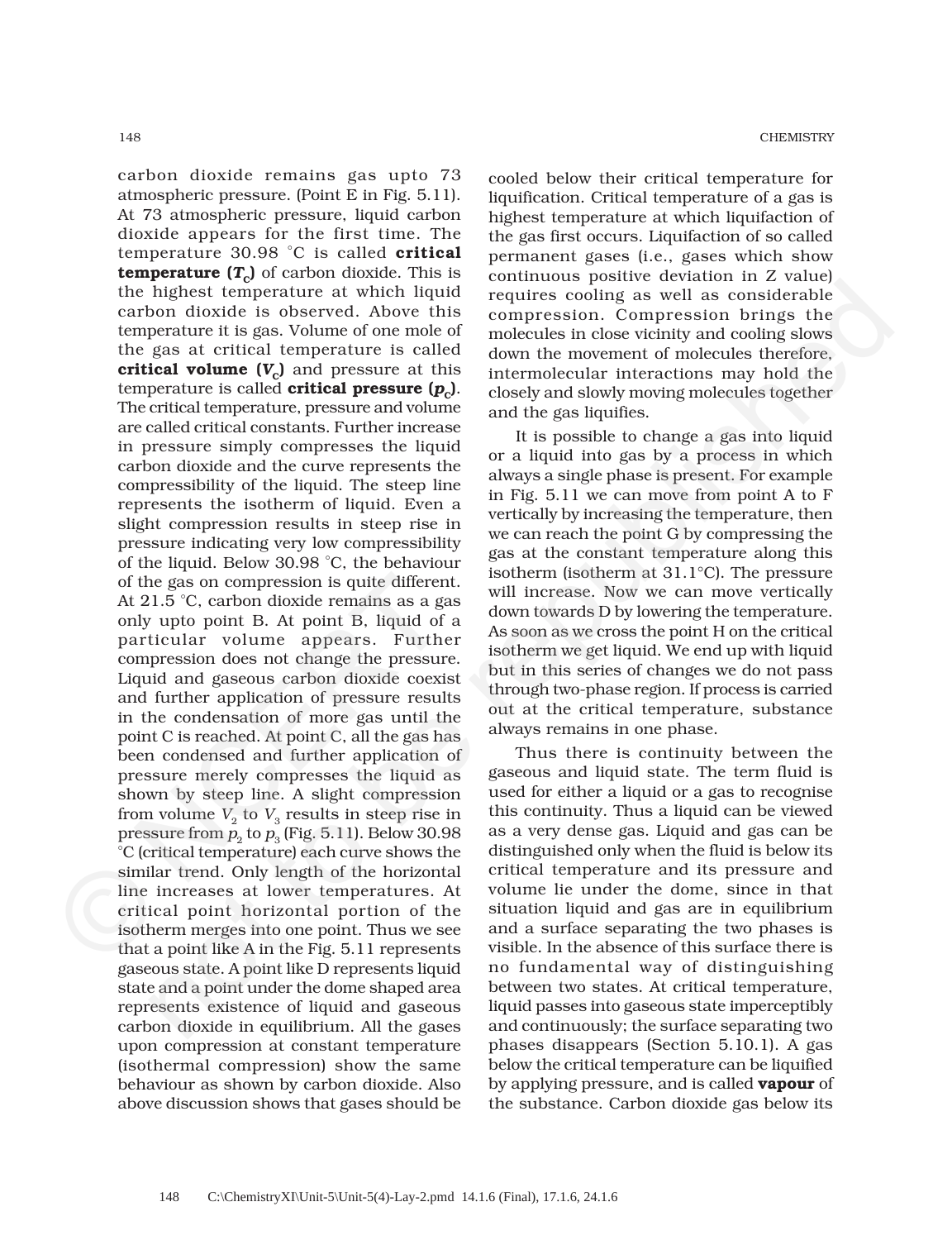critical temperature is called carbon dioxide vapour. Critical constants for some common substances are given in Table 5.4.

**Table 5.4 Critical Constants for Some Substances**

| <b>Substance</b> | $T_c/K$ | $p_c$ /bar | $V_c/dm^3$ mol <sup>-1</sup> |
|------------------|---------|------------|------------------------------|
| H <sub>2</sub>   | 33.2    | 12.97      | 0.0650                       |
| He               | 5.3     | 2.29       | 0.0577                       |
| $N_2$            | 126.    | 33.9       | 0.0900                       |
| $O_{2}$          | 154.3   | 50.4       | 0.0744                       |
| CO <sub>2</sub>  | 304.10  | 73.9       | 0.0956                       |
| H <sub>2</sub> O | 647.1   | 220.6      | 0.0450                       |
| NH <sub>3</sub>  | 405.5   | 113.0      | 0.0723                       |

# **Problem 5.5**

Gases possess characteristic critical temperature which depends upon the magnitude of intermolecular forces between the gas particles. Critical temperatures of ammonia and carbon dioxide are 405.5 K and 304.10 K respectively. Which of these gases will liquify first when you start cooling from 500 K to their critical temperature ? magnitude of intermolecular forces<br>between the gas particles. Critical<br>temperatures of ammonia and carbon<br>dioxide are 405.5 K and 304.10 K<br>respectively. Which of these gases will<br>liquify first when you start cooling from<br>

#### **Solution**

Ammonia will liquify first because its critical temperature will be reached first. Liquifaction of  $CO<sub>2</sub>$  will require more cooling.

#### **5.10 LIQUID STATE**

Intermolecular forces are stronger in liquid state than in gaseous state. Molecules in liquids are so close that there is very little empty space between them and under normal conditions liquids are denser than gases.

Molecules of liquids are held together by attractive intermolecular forces. Liquids have definite volume because molecules do not separate from each other. However, molecules of liquids can move past one another freely, therefore, liquids can flow, can be poured and can assume the shape of the container in which these are stored. In the following

sections we will look into some of the physical properties of the liquids such as vapour pressure, surface tension and viscosity.

#### **5.10.1 Vapour Pressure**

If an evacuated container is partially filled with a liquid, a portion of liquid evaporates to fill the remaining volume of the container with vapour. Initially the liquid evaporates and pressure exerted by vapours on the walls of the container (vapour pressure) increases. After some time it becomes constant, an equilibrium is established between liquid phase and vapour phase. Vapour pressure at this stage is known as **equilibrium vapour pressure or saturated vapour pressure.**. Since process of vapourisation is temperature dependent; the temperature must be mentioned while reporting the vapour pressure of a liquid.

When a liquid is heated in an open vessel, the liquid vapourises from the surface. At the temperature at which vapour pressure of the liquid becomes equal to the external pressure, vapourisation can occur throughout the bulk of the liquid and vapours expand freely into the surroundings. The condition of free vapourisation throughout the liquid is called boiling. The temperature at which vapour pressure of liquid is equal to the external pressure is called boiling temperature at that pressure. Vapour pressure of some common liquids at various temperatures is given in (Fig. 5.12). At 1 atm pressure boiling temperature is called **normal boiling point**. If pressure is 1 bar then the boiling point is called **standard boiling point** of the liquid. Standard boiling point of the liquid is slightly lower than the normal boiling point because 1 bar pressure is slightly less than 1 atm pressure. The normal boiling point of water is 100 °C (373 K), its standard boiling point is 99.6 °C (372.6 K). **sheares**  $x_r/K$  **p**, Asset  $v_s/dm^2$  as liquid, a portion of liquid exaporatis to fill  $n_s$  382 1237 0.06560 vapore. Initially the liquid evaporates and  $\frac{N_s}{2}$  12.67 0.06560 vapore. Initially the liquid evaporates and

At high altitudes atmospheric pressure is low. Therefore liquids at high altitudes boil at lower temperatures in comparison to that at sea level. Since water boils at low temperature on hills, the pressure cooker is used for cooking food. In hospitals surgical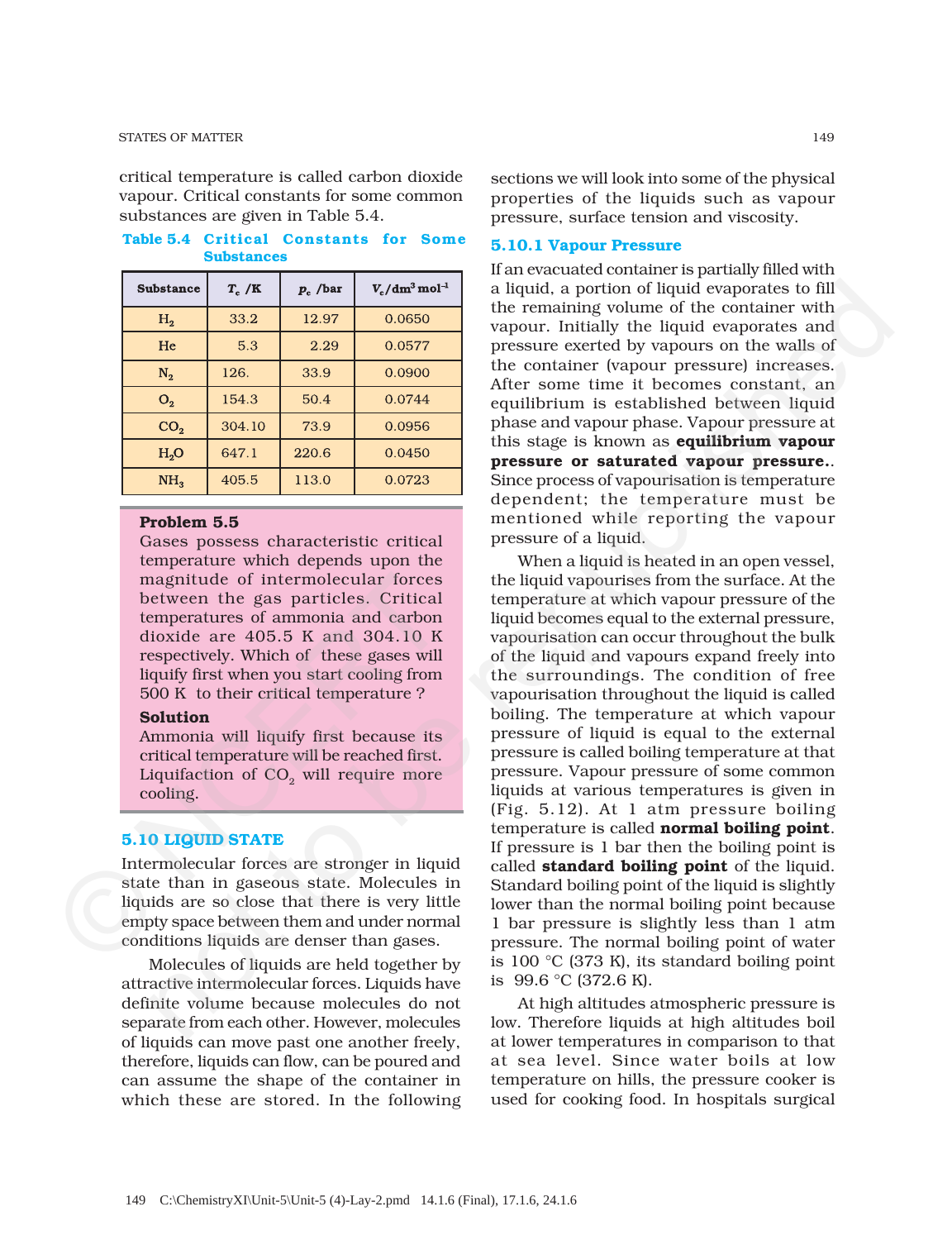

*Fig. 5.12 Vapour pressure vs temperature curve of some common liquids.*

instruments are sterilized in autoclaves in which boiling point of water is increased by increasing the pressure above the atmospheric pressure by using a weight covering the vent.

Boiling does not occur when liquid is heated in a closed vessel. On heating continuously vapour pressure increases. At first a clear boundary is visible between liquid and vapour phase because liquid is more dense than vapour. As the temperature increases more and more molecules go to vapour phase and density of vapours rises. At the same time liquid becomes less dense. It expands because molecules move apart. When density of liquid and vapours becomes the same; the clear boundary between liquid and vapours disappears. This temperature is called **critical temperature** about which we have already discussed in section 5.9. 100<br>
80<br>
273 293 313 333 353 373<br> **Prig. 5.12** Vapour pressure us temperature (K)<br> **Prig. 5.12** Vapour pressure us temperature cur<br>
of some common liquids.<br>
instruments are sterilized in autoclaves<br>
which boiling point of

#### 150 CHEMISTRY

#### **5.10.2 Surface Tension**

It is well known fact that liquids assume the shape of the container. Why is it then small drops of mercury form spherical bead instead of spreading on the surface. Why do particles of soil at the bottom of river remain separated but they stick together when taken out ? Why does a liquid rise (or fall) in a thin capillary as soon as the capillary touches the surface of the liquid ? All these phenomena are caused due to the characteristic property of liquids, called **surface tension**. A molecule in the bulk of liquid experiences equal intermolecular forces from all sides. The molecule, therefore does not experience any net force. But for the molecule on the surface of liquid, net attractive force is towards the interior of the liquid (Fig. 5.13), due to the molecules below it. Since there are no molecules above it.

Liquids tend to minimize their surface area. The molecules on the surface experience a net downward force and have more energy than the molecules in the bulk, which do not experience any net force. Therefore, liquids tend to have minimum number of molecules at their surface. If surface of the liquid is increased by pulling a molecule from the bulk, attractive forces will have to be overcome. This will require expenditure of energy. The energy required to increase the surface area of the liquid by one unit is defined as surface energy.



*Fig. 5.13 Forces acting on a molecule on liquid surface and on a molecule inside the liquid*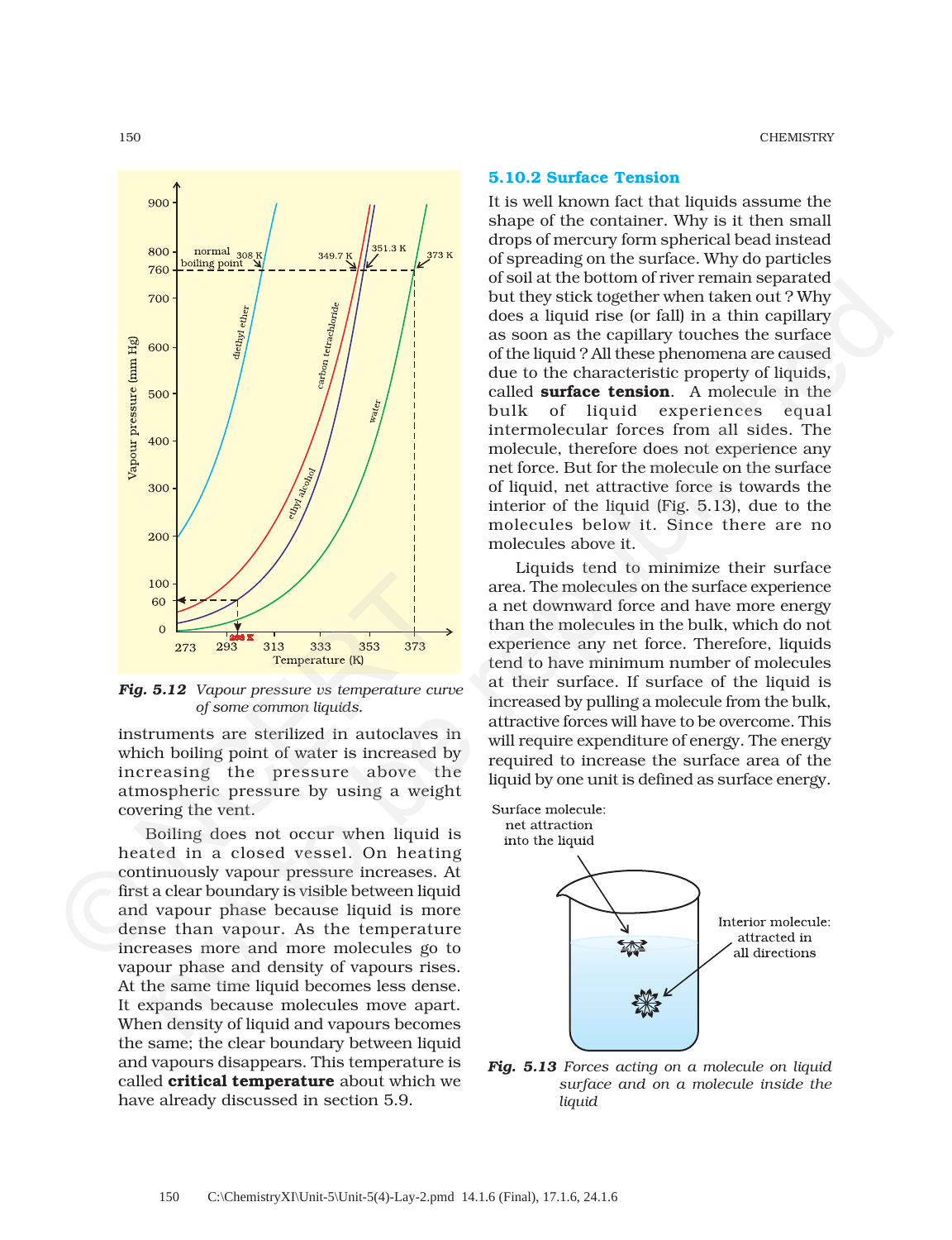Its dimensions are  $J m^{-2}$ . Surface tension is defined as the force acting per unit length perpendicular to the line drawn on the surface of liquid. It is denoted by Greek letter γ (Gamma). It has dimensions of  $kg s<sup>-2</sup>$  and in SI unit it is expressed as  $N$  m<sup>-1</sup>. The lowest energy state of the liquid will be when surface area is minimum. Spherical shape satisfies this condition, that is why mercury drops are spherical in shape. This is the reason that sharp glass edges are heated for making them smooth. On heating, the glass melts and the surface of the liquid tends to take the rounded shape at the edges, which makes the edges smooth. This is called fire polishing of glass.

Liquid tends to rise (or fall) in the capillary because of surface tension. Liquids wet the things because they spread across their surfaces as thin film. Moist soil grains are pulled together because surface area of thin film of water is reduced. It is surface tension which gives stretching property to the surface of a liquid. On flat surface, droplets are slightly flattened by the effect of gravity; but in the gravity free environments drops are perfectly spherical. progressive of the liquid will be when haven authore in section is to be republished that is a summann Spherical shape satisfies<br>
to a minimum. Spherical shape satisfies<br>
term and the layer below this retards its bow-<br>
co

The magnitude of surface tension of a liquid depends on the attractive forces between the molecules. When the attractive forces are large, the surface tension is large. Increase in temperature increases the kinetic energy of the molecules and effectiveness of intermolecular attraction decreases, so surface tension decreases as the temperature is raised. min of water is reduced. It is surface tenst<br>which gives stretching property to the surface of a liquid. On flat surface, droplets a<br>slightly flattened by the effect of gravity; b<br>in the gravity free environments drops a<br>p

# **5.10.3 Viscosity**

It is one of the characteristic properties of liquids. Viscosity is a measure of resistance to flow which arises due to the internal friction between layers of fluid as they slip past one another while liquid flows. Strong intermolecular forces between molecules hold them together and resist movement of layers past one another.

When a liquid flows over a fixed surface, the layer of molecules in the immediate contact of surface is stationary. The velocity

of upper layers increases as the distance of layers from the fixed layer increases. This type of flow in which there is a regular gradation of velocity in passing from one layer to the next is called **laminar flow**. If we choose any layer in the flowing liquid (Fig.5.14), the layer above it accelerates its flow and the layer below this retards its flow.



*Fig. 5.14 Gradation of velocity in the laminar flow*

If the velocity of the layer at a distance dz is changed by a value du then velocity gradient is given by the amount du  $\frac{d}{dz}$ . A force is required to maintain the flow of layers. This force is proportional to the area of contact of layers and velocity gradient i.e.

 $F \propto A$  (A is the area of contact)

du  $F \propto \frac{du}{dz}$  (where,  $\frac{du}{dz}$  $\overline{dz}$  is velocity gradient;

the change in velocity with distance)

$$
F \propto A \frac{du}{dz}
$$

$$
\Rightarrow F = \eta A \frac{du}{dz}
$$

'η' is proportionality constant and is called **coefficient of viscosity**. Viscosity coefficient is the force when velocity gradient is unity and the area of contact is unit area. Thus 'η' is measure of viscosity. SI unit of viscosity coefficient is 1 newton second per square metre (N s  $m^{-2}$ ) = pascal second  $(Pa s = 1kg m^{-1}s^{-1})$ . In cgs system the unit of coefficient of viscosity is poise (named after great scientist Jean Louise Poiseuille).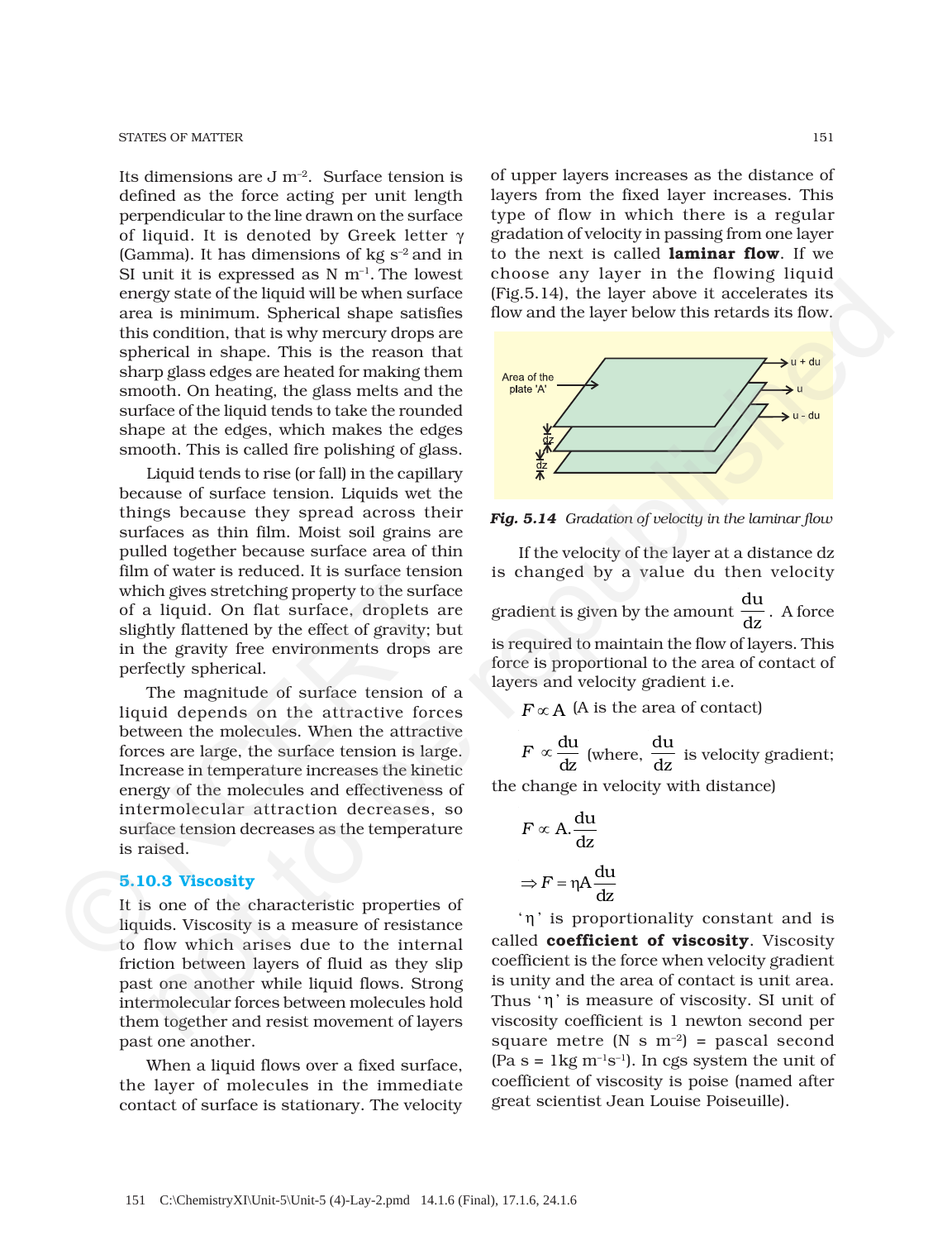1 poise = 1 g cm<sup>-1</sup>s<sup>-1</sup> =  $10^{-1}$ kg m<sup>-1</sup>s<sup>-1</sup>

Greater the viscosity, the more slowly the liquid flows. Hydrogen bonding and van der Waals forces are strong enough to cause high viscosity. Glass is an extremely viscous liquid. It is so viscous that many of its properties resemble solids. However, property of flow of glass can be experienced by measuring the thickness of windowpanes of old buildings.

These become thicker at the bottom than at the top.

Viscosity of liquids decreases as the temperature rises because at high temperature molecules have high kinetic energy and can overcome the intermolecular forces to slip past one another between the layers.

#### **SUMMARY**

Intermolecular forces operate between the particles of matter. These forces differ from pure electrostatic forces that exist between two oppositely charged ions. Also, these do not include forces that hold atoms of a covalent molecule together through covalent bond. Competition between thermal energy and intermolecular interactions determines the state of matter. "Bulk" properties of matter such as behaviour of gases, characteristics of solids and liquids and change of state depend upon energy of constituent particles and the type of interaction between them. Chemical properties of a substance do not change with change of state, but the reactivity depends upon the physical state. so the studies one happens are performed the mergy and can overcome the intermolecular<br>function that the solidary exact that the studies are the studies of which<br>studies of which studies of which operator of the studies i

Forces of interaction between gas molecules are negligible and are almost independent of their chemical nature. Interdependence of some observable properties namely pressure, volume, temperature and mass leads to different gas laws obtained from experimental studies on gases. **Boyle's law** states that under isothermal condition, pressure of a fixed amount of a gas is inversely proportional to its volume. **Charles' law** is a relationship between volume and absolute temperature under isobaric condition. It states that volume

of a fixed amount of gas is directly proportional to its absolute temperature  $(V \propto T)$ . If state of a gas is represented by  $p_1$ ,  $V_1$  and  $T_1$  and it changes to state at  $p_2$ ,  $V_2$  and  $T_2$ , then relationship between these two states is given by combined gas law according to which

 $1^{\nu_1} - {\nu_2}^{\nu_2}$  $1 \t 2$  $\frac{p_1 V_1}{T_1} = \frac{p_2 V_2}{T_2}$ . Any one of the variables of this gas can be found out if other five variables

are known. **Avogadro law** states that equal volumes of all gases under same conditions of temperature and pressure contain equal number of molecules. **Dalton's law of partial pressure** states that total pressure exerted by a mixture of non-reacting gases is equal to the sum of partial pressures exerted by them. Thus  $p = p_1 + p_2 + p_3 + \ldots$ . Relationship between pressure, volume, temperature and number of moles of a gas describes its state and is called equation of state of the gas. Equation of state for ideal gas is  $pV=nRT$ , where R is a gas constant and its value depends upon units chosen for pressure, volume and temperature. rotes of interaction between gas more<br>of their chemical nature. Interdependence<br>volume, temperature and mass leads to<br>studies on gases. **Boyle's law** states tha<br>amount of a gas is inversely proportion<br>between volume and a

At high pressure and low temperature intermolecular forces start operating strongly between the molecules of gases because they come close to each other. Under suitable temperature and pressure conditions gases can be liquified. Liquids may be considered as continuation of gas phase into a region of small volume and very strong molecular attractions. Some properties of liquids *e.g.,* surface tension and viscosity are due to strong intermolecular attractive forces.

#### **EXERCISES**

5.1 What will be the minimum pressure required to compress 500 dm<sup>3</sup> of air at 1 bar to 200  $\rm dm^3$  at 30°C?